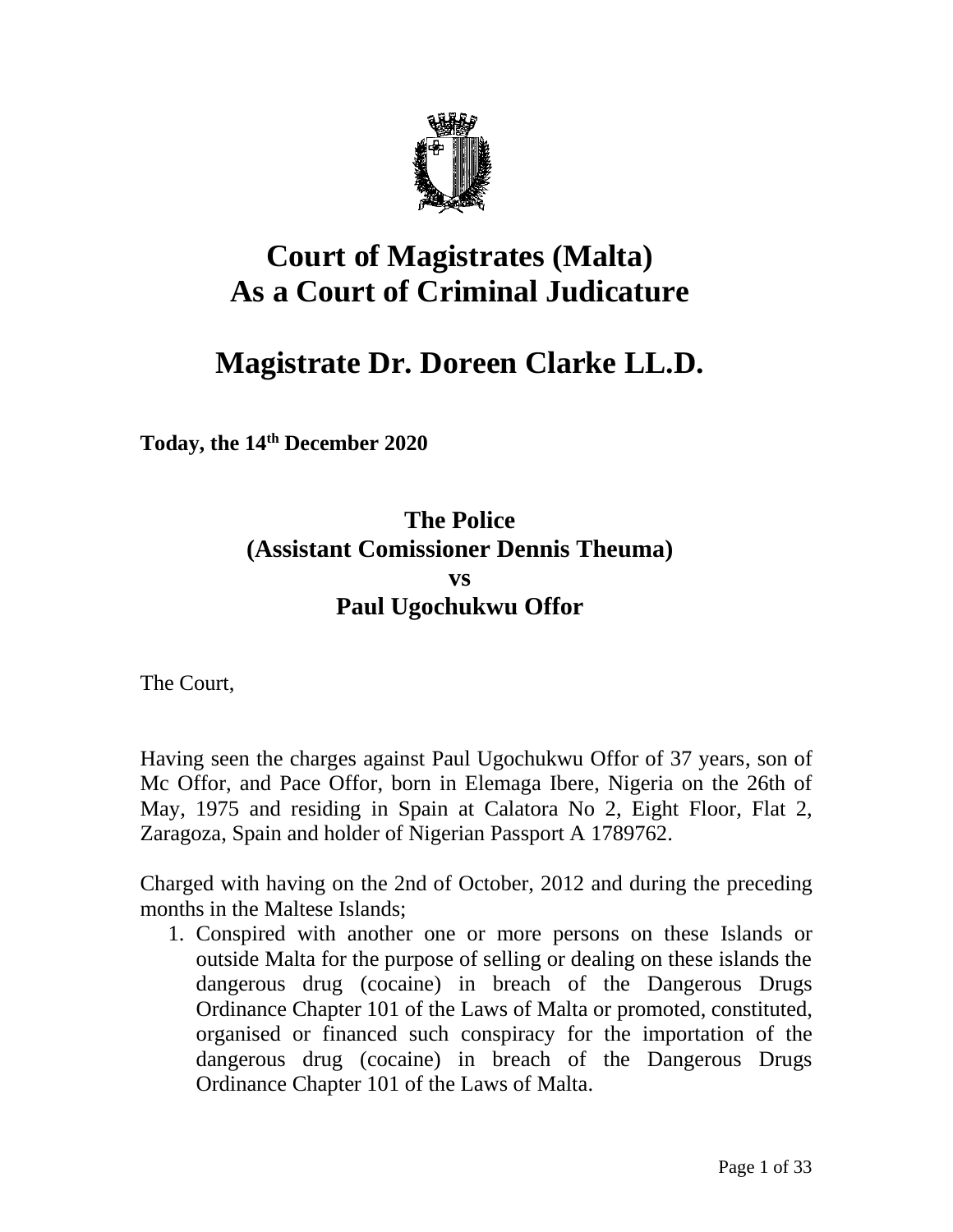- 2. Committed an act of money laundering by
	- a. Converting or transfering property knowing or suspecting that such property is derived directly or indirectly from, or the proceeds of criminal activity, or from an act or acts of participation in criminal acitivity, for the purpose of or purposes of concealing or disguising the origin of the property or of assisting any person or persons involved or concerned in criminal activity;
	- b. Concealing or diguising the true nature, source, location, disposition, movement, rights with respect of, in or over, or ownership of property, knowing or suspecting that such property is derived directly or indirectly from criminal activity or from an act or acts of participation in criminal activity;
	- c. Acquiring, possessing or using property, knowing or suspecting that the same was derived or originated directly or indirectly from criminal activity or from an act or acts of participation in criminal activity;
	- d. Retaining without reasonable excuse of property, knowing or suspecting that the same was derived or originating directly, or indirectly, from criminal activity, or from an act or acts of participation in criminal activity;
	- e. Attempting any of the matters or activities defines in the above foregoing sub-paragraphs (i), (ii), (iii) and (iv) within the meaning of Article 41 of the Criminal Code;
	- f. Acting as an accomplice within the meaning of Article 42 of the Criminal Code in respect of any of the matters or activities defined in the above foregoing sub-paragraphs  $(i)$ ,  $(ii)$ ,  $(iii)$ ,  $(iv)$  and  $(v)$ within the meaning of Article 41 of the Criminal Code;

The Court, was requested to attach in the hands of third parties in general all moneys and other movable property due or pertaining or belonging to the defendant , and further to prohibit the defendant from transferring, pledging, hypothecating or othewise disposing of any movable or immovable property in terms of article 22A of the Dangerous Drugs Ordinance Chapter 101 of the Laws of Malta, of article  $5(1)(a)(b)$  of the Prevention of Money Laundering Act Chapter 373 as well as to issue orders as provided for in articles 5(1) and 5(2) of the same act and of article 23A of the Criminal Code Chapter 9 of the Laws of Malta.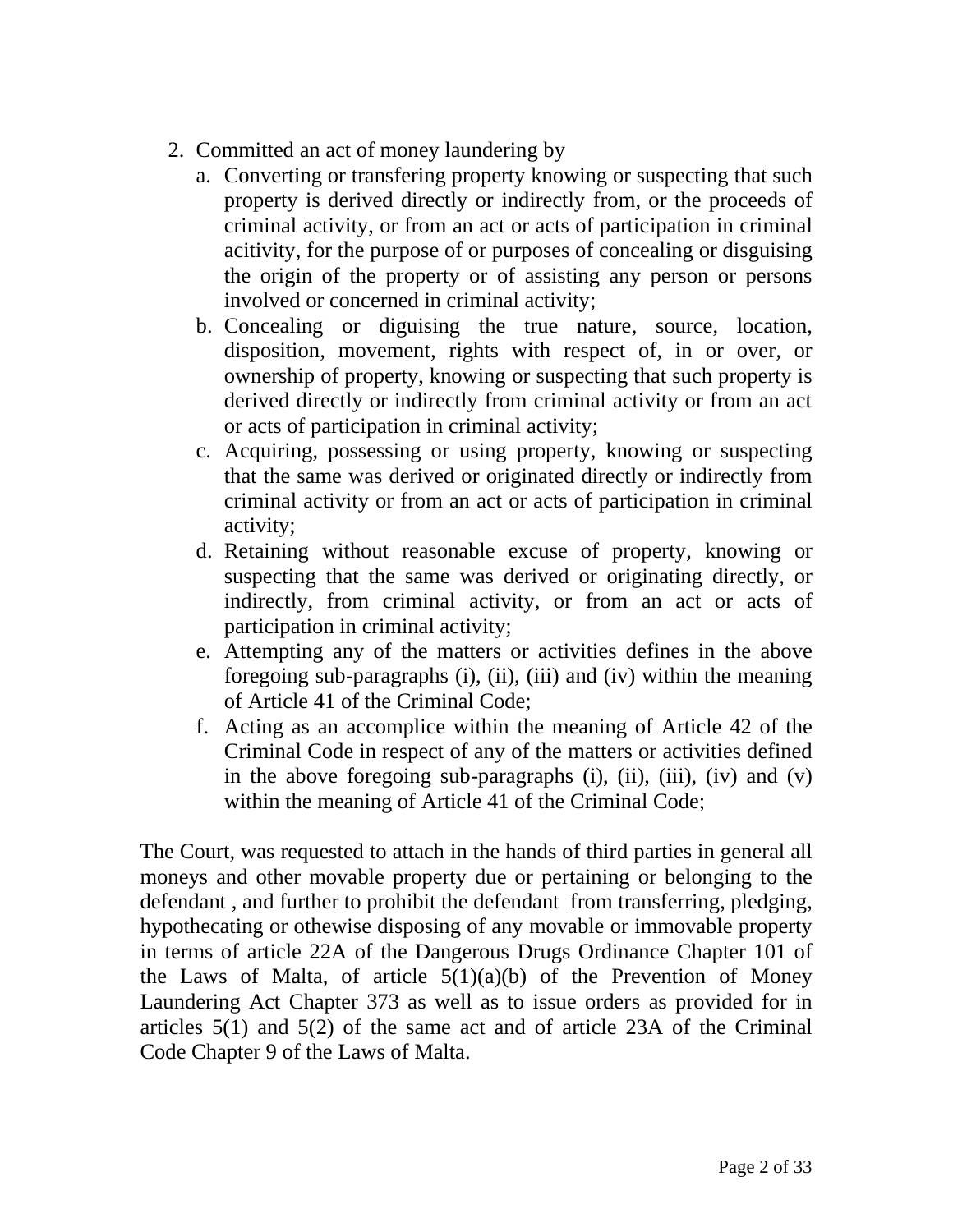The Court was also requested to apply article 533(1) of Chapter 9 of the Laws of Malta, as regards to the expenses incurred by the Court appointed experts.

Having seen the Order of the Attorney General issued on the 4th October 2012 issued in terms of article  $22(2)$  Chapter 101 of the Laws of Malta<sup>1</sup> and an other Order of the Attorney General also issued on the 4th October 2012 in terms of article  $3(2A)(a)$  of Chapter 373 of the Laws of Malta<sup>2</sup> for this case to be tried before the Criminal Court.

Having seen the bill of indictment issued on the 22nd May 2015.

Having seen the Counter-order of the Attorney General issued in virtue of articles 22(2) and 31 of Chapter 101 of the Laws of Malta and in virtue of artice  $3(2A)(b)(c)$  of Chapter 373 of the Laws of Malta whereby it was ordered that the defendant be brought before the Court of Magistrates sitting as a Court of Criminal Judicature regarding the charges brought against him for the breach of the provisions of the aforementioned Acts

Having seen that the defendant had no objection to the case proceeding summarily before this Court sitting as a Court of Criminal Judicature<sup>3</sup>.

Having heard the evidence and the submissions of the parties.

Having seen the acts of the proceedings.

Having considered

#### **The Evidence**

The prosecuting officer **Assistant Commissioner Dennis Theuma** gave evidence to give an overiew of this case and the investigation carried out<sup>4</sup>. The witness explained that it had become apparent to local authorities that it had become a trend for two persons to be sent with every overseas delivery: the courier himself and a second person who would be sent either as a decoy

 $<sup>1</sup>$  At folio 8.</sup>

 $2$  At folio 9.

 $3$  Ref minutes of the sitting held on the  $20<sup>th</sup>$  June 2019 at folio 541.

<sup>&</sup>lt;sup>4</sup> He first gave evidence on the  $4<sup>th</sup>$  October 2012 (deposition at folio 12) when he gave a very brief overview of the case for purposes of the arraignment; he then gave evidence on the  $16<sup>th</sup>$  October 2012 (deposition at folio 61) when he gave further details regarding this case.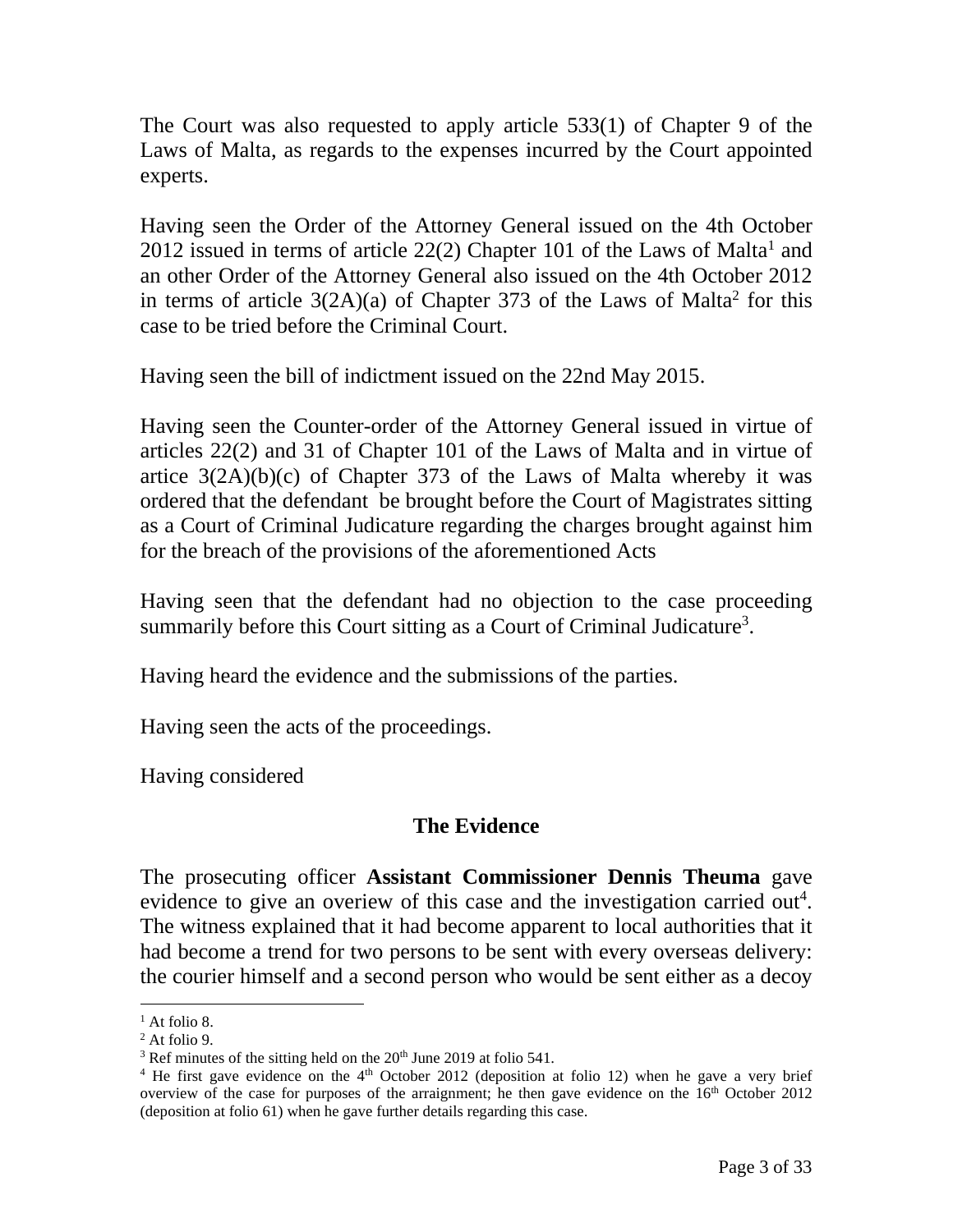or to oversee the delivery, make contact with the recipients in Malta and to transfer cash recieved through official channels. On the 2nd October 2012 Customs Enforcement officers stopped the defendant who had just arrived in Malta on a Ryan Air flight (FR7798) from Spain. His mobile phones were checked and on a Nokia he had just received a message instructing him to go to the Tropicana Hotel in Paceville. The defendant claimed that he had never been to Malta before, that he was here only for few days; he had very little money. Accused was arrested and taken to hospital to ascertain whether there were any drugs in or on his body; no drugs were found. The defendant told the police that this was the first time he came to Malta but on verifications being made it transpired that he had also come to Malta in April of that year for a few days. On enquiries being made with the Tropicana Hotel it also transpired that that same day they had a *walk in client*, Jose Manuel Domingo Benito, who had come to Malta that same day on the same flight as the defendant. The police effected a search and Domingo was found to be in possession of about a kilogram of white powder suspected to be cocaine and a small amount of cannabis grass. The police then proceeded to conduct two controlled deliveries. In the course of the first delivery Kingsley Wilcox, the person who was to collect the drugs from Domingo was arrested; on his arrest he had  $\epsilon$ 1,000 in his possession which were to be paid to Domingo. The witness exhibited in the acts of the proceedings the defendant residence permit<sup>5</sup> a Ryan Air boarding pass issued in the name of the defendant for the flight of the 2nd October 2010 from Valencia to Malta<sup>6</sup>, and the statement released by the defendant<sup>7</sup>.

Under cross examination **Assistant Commissioner Theuma** said that whilst he was certain that there were the words "Tropicana Hotel" in the message sent to the defendant, he was not certain as to the full text of the message but no booking had been made by the defendant at the Tropicana Hotel. To his knowledge no message had been exchanged between Domingo and the defendant. He also stated that he was not aware that the defendant's documents had been stolen and a report had been lodged with the Spanish police.

In a subsequent testimony<sup>8</sup>, again under cross-examination, **Assistant Commissioner Theuma** said that the defendant did have money in his

<sup>5</sup> Doc PO1 at folio 74.

<sup>6</sup> Doc PO a folio 75.

<sup>7</sup> Doc DT1 at folio 79.

<sup>8</sup> At folio 582.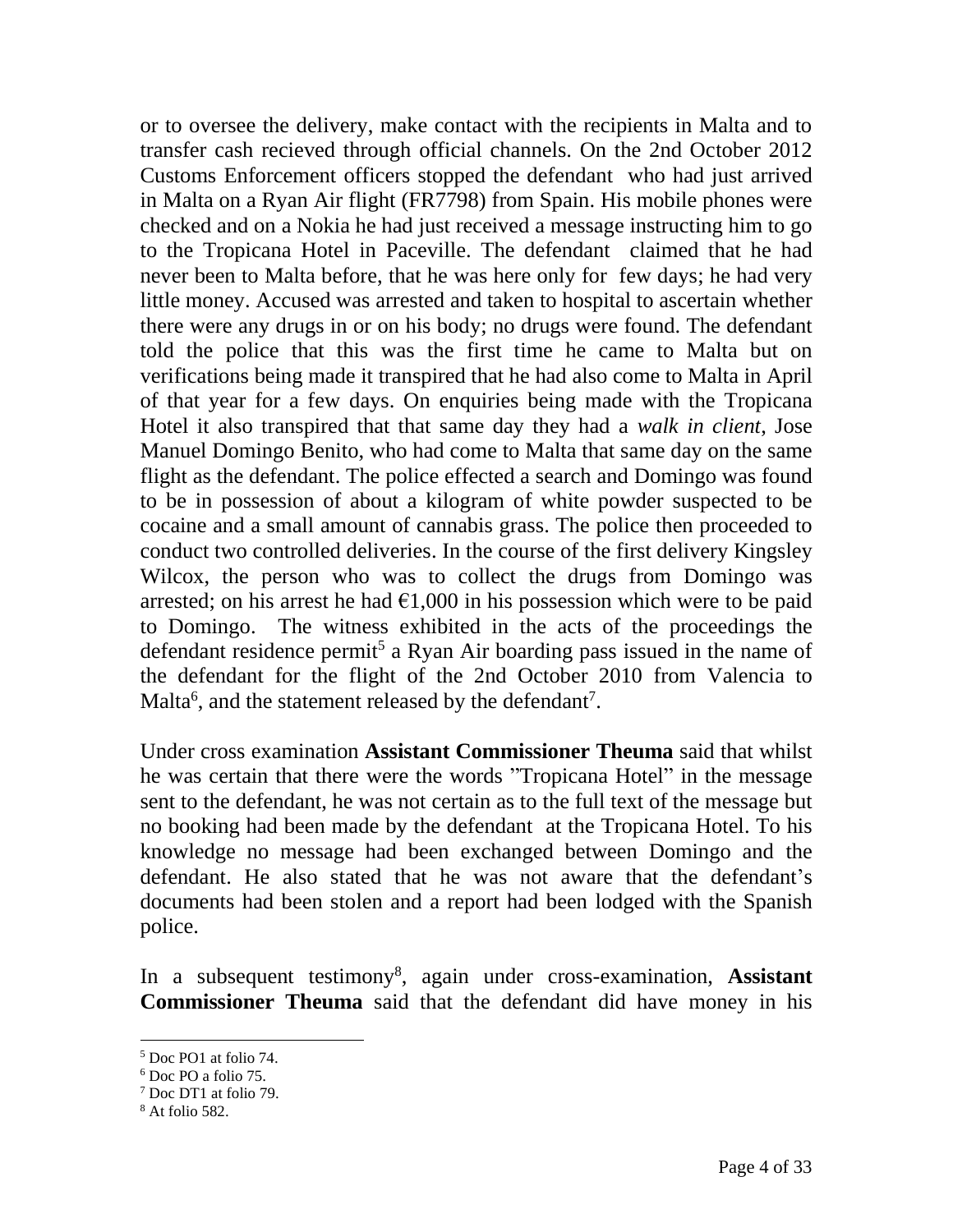possession when arrested and taken to the Police General Headquarters, but he could not remember the amount; he also confirmed that from evidence produced before this Court it resulted that the defendant did have a return ticket for travel to Spain.

**Inspector Herman Mula**<sup>9</sup> was the police officer who priminarily handled this investigation. He explained that on being informed that the defendant had been stopped at the Malta International Airport by Customs he ordered that Offor be taken to the police headquarters; there Offor consented to being X-rayed in order for the police to ascertain whether he had any drugs in or on his body. His mobile phones were checked and a message with the words Tropicana Hotel was found. Regarding this message the defendant claimed that a friend of his had suggested that he (the defendant) should stay at that hotel although he had no booking. This raised suspicions so further invesigations were carried out at the Tropicana Hotel where it transpired that there was an other *walk in client,* also from Spain: Jose Manuel Domingo Benito. A search was conducted in his room and in a concealed compartment in the bag which was on the bed the police found two big sachets containing white powder suspected to be cocaine and a small container in which there was a substance suspected to be cannabis grass. This person was also arrested and taken to the police headquarters; in the meantime he was receiving calls on his mobile phone. Domingo was allowed to answer the phone and the person who called him (from Spain) told him that there was an African man wearing a black cap in front of the Tropicana Hotel to whom he was to consign the package. The police went to the Tropicana Hotel again and they saw a person who fit the description given to Domingo, and he was arrested; this person was Kingsley Wilcox. When Wilcox was arrested he had the sums of  $\epsilon$ 2,000 and  $\epsilon$ 700 in two separate pockets. Wilcox told the police that he had been in contact with an other African man whose name was Innocent who sent the drugs from Spain; Wilcox was to receive a suitcase in front of the Tropicana Hotel, he then had to meet an other African man (who eventually was identified as Charles Christopher Majimor) who would take the drugs and hand them over to a Maltese person (Angelo) in Siggiewi. From the preliminary analysis of the mobile phones seized from the three persons arrested: Domingo, Wilcox and the defendant, it transpired that no calls were received by Domingo and the defendant from the same numbers, however both the a accused and Wilcox recieved calls from the man that was being identified as Innocent (through number 346 3239 9209).

<sup>&</sup>lt;sup>9</sup> Deposition at folio 83.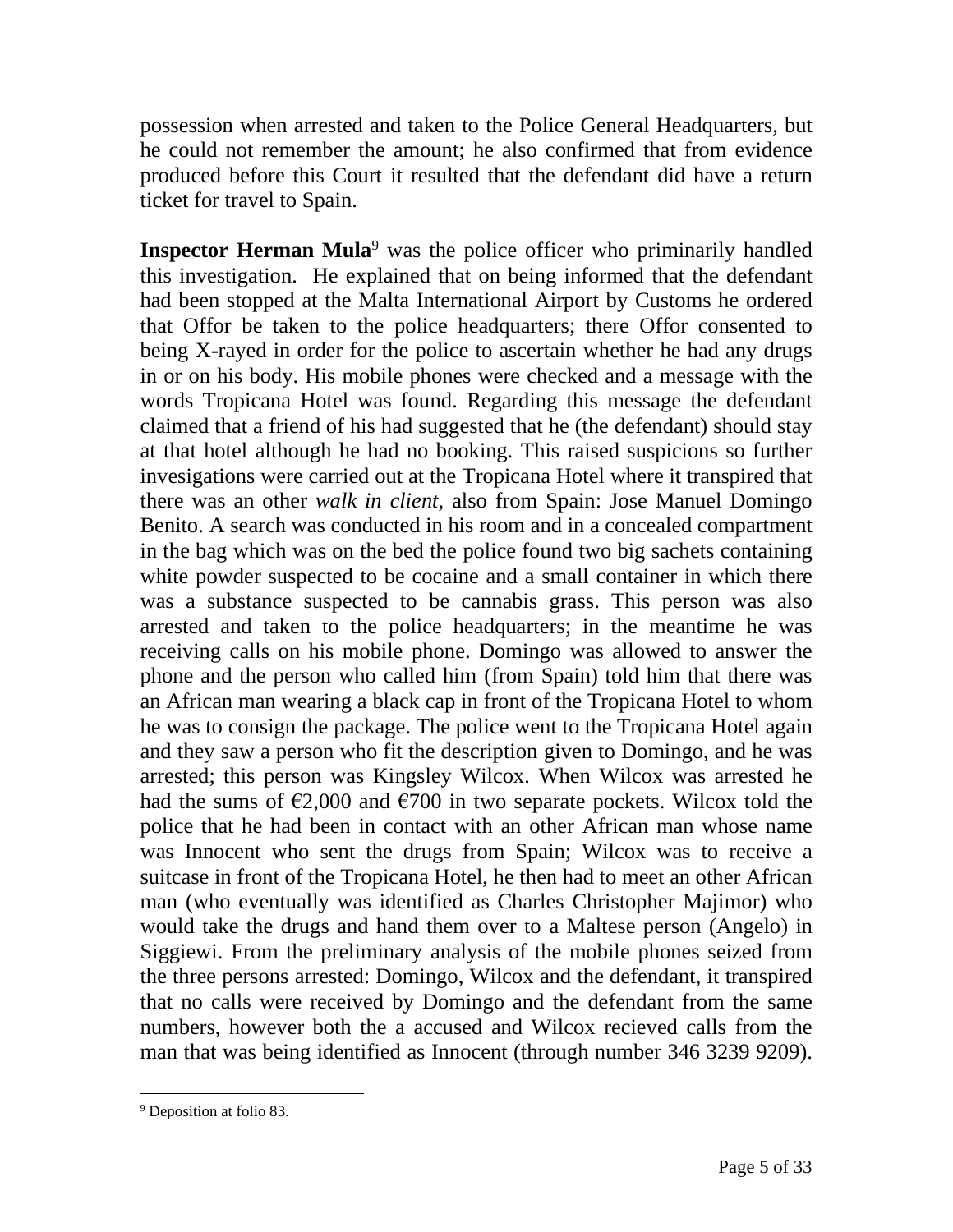No calls were made between these three persons. The witness went on to explain that, following authorisation from a Magistrate the police proceeded with two controlled deliveries; the first on the 2nd October to Charles Christopher Majimor, and the following day to Angelo Bilocca and Priscilla Cassar.

Under cross-examination **Inspector Mula** clarified that the calls being made to the persons under arrest were not recorded, however they were being made on speaker phone so that the police could listen in on the conversation. According to what Domingo told the police the calls he recieved were made by the person who gave him the drugs to bring to Malta; he said his name was Michael. He clarified further that Domingo alleged that initially he had been approached by a female named Maria who introduced him to Michael who then instructed him to bring the suitcase to Malta. The witness also clarified that so far as he was aware Wilcox, who has been living in Malta for a number of years, did not know the defendant. The witness concluded by saying that from preliminary investigations it appeared that except for Innocent none of the other persons involved in this case communicated with, or knew the defendant.

**Inspector Pierre Grech** <sup>10</sup> was present when the defendant and Wilcox released their statements. The witness also spoke with Kingsley Wilcox about his mobile phones and some data resulting therefrom. The witness explained that Wilcox had two mobile phones: a white 3G and a Sony Ericson. In the white 3G one of the contacts was a name "Oga" with the number 346 3239 9209; in the Sony Ericson one of the contacts was Ogainn with the number 346 3298 3271. Wilcox told the witness that Oga and Ogainn in reality where the same person, Innocent, and that Innocent was the person who sent the drugs to Malta. The witness also said that the accused received calls from one of these two numbers (346 3239 9209).

**PS1174 Adrian Sciberras**<sup>11</sup> was one of the police officers who went to the airport after the customs officials alerted the police. After being given details by the customs officers as to what made them suspicious PS1174 arrested the defendant informing him that he was being arrested on suspicion that he was carrying drugs. The defendant consented to going to Mater Dei hosptial for x-rays to be taken. PS1147 sccrolled through messages in the defendant

<sup>&</sup>lt;sup>10</sup> Deposition at folio 322.

<sup>&</sup>lt;sup>11</sup> Deposition at folio 142.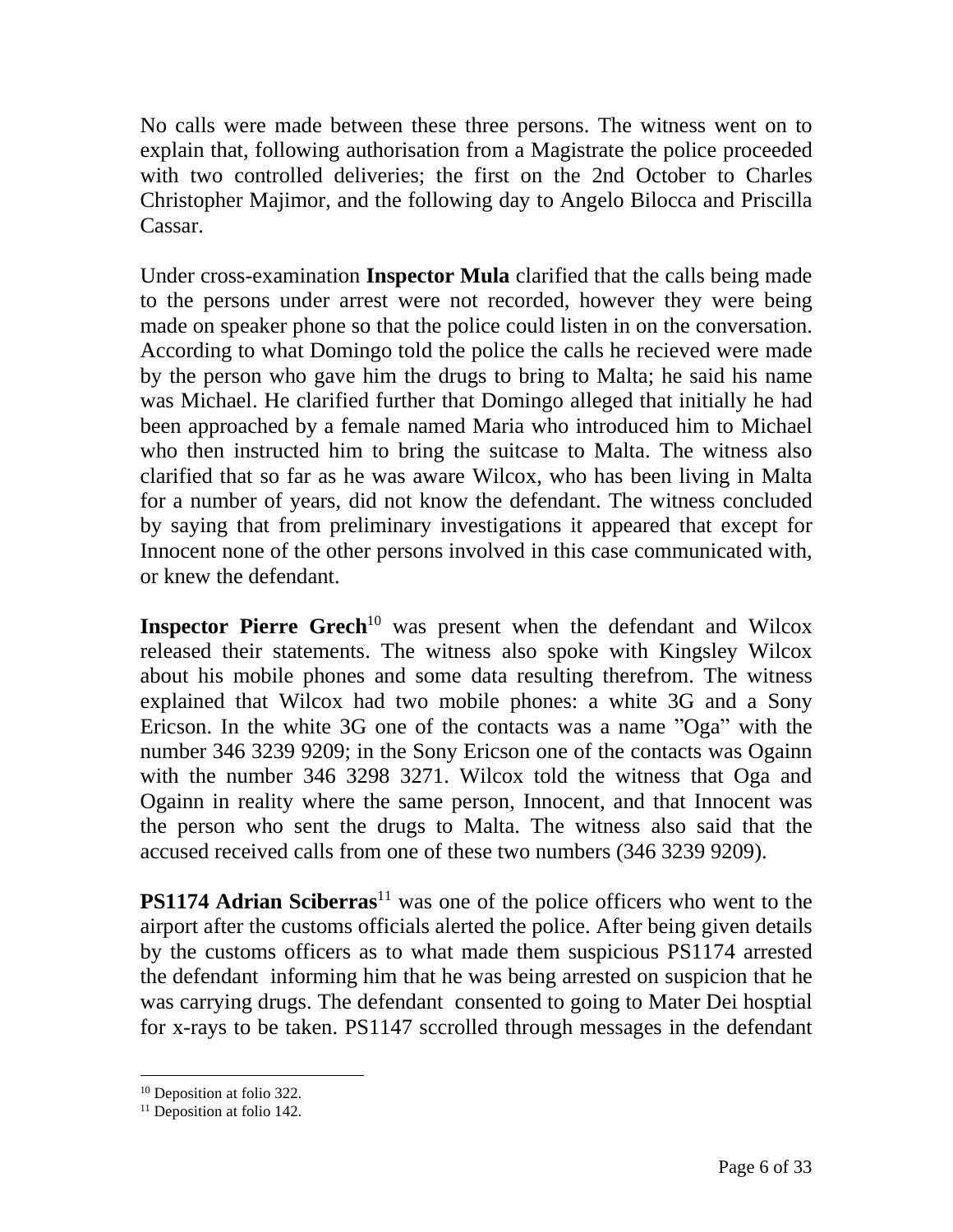mobiles and saw one message that read *Tropicana Hotel St Julians* and an other that read *will let you know when he moves*. At this point the witness started suspecting that the defendant might be shadowing someone rather than carrying drugs himself, so, together with PC 10 and WPC 297, he went to the Tropicana Hotel where he was informed that there had just been a *walk in client* at the hotel: Jose Manuel Domingo Benito. The police officers went to this person's room, and on conducting a search found a packet containing white powder and a tin with grass. The witness emptied the contents of a black bag and on empyting the contents realised that there was a concealed base in the bag and there he found two packets. Domingo had two mobile phones in his possession and when they had gone to the police headquarters one of them started ringing. Domingo told PS1174 that the person who was calling was the person who had sent him to Malta with the drugs. Domingo was allowed to answer the phone and when he hung up he told PS1127 "*black man with black cap down at hotel".* The witness and other police officers went back to the Tropicana Hotel and on arriving, just in front of the main entrance, they saw a man fitting that description; they arrested this man who was Kingsley Wilcox. On an initial search carried out Wilcox was found to be in possession of three mobile phones and the sum of  $\epsilon$ 2,700. In an other search conducted in his residence various SIM cards, an other mobile phone and some more money were found. When the witness was scrolling all mobile phones seized during that day he realised that the same foreign number had called both Wilcox and the defendant. Under cross-examination the witness said that the customs officers had taken the defendant to an ATM to withdraw some money since he only had twenty Euros and a credit card but he could only withdraw fifty Euros.

**WPC 297 Rianne Spiteri**<sup>12</sup> and **PC 10 Trevor Cassar Mallia**<sup>13</sup> confirmed the version of events as given by PS 1127 in so far as the investigation carried out at the Tropicana Hotel and searches carried out are concerned. PC 10 also one of the police officers who went to Msida, next to the Macadeo Restaurant, during the controlled delivery to Charles Christopher Majimor.

The police officer stationed at the Immigration section at the airprt, **PC1108**  Sandro Grech<sup>14</sup>, confirmed that he was carrying out random checks on passengers coming from Valencia to verify whether they had return tickets,

<sup>&</sup>lt;sup>12</sup> Deposition at folio 161.

<sup>&</sup>lt;sup>13</sup> Deposition at folio 196.

<sup>&</sup>lt;sup>14</sup> Deposition at folio 240.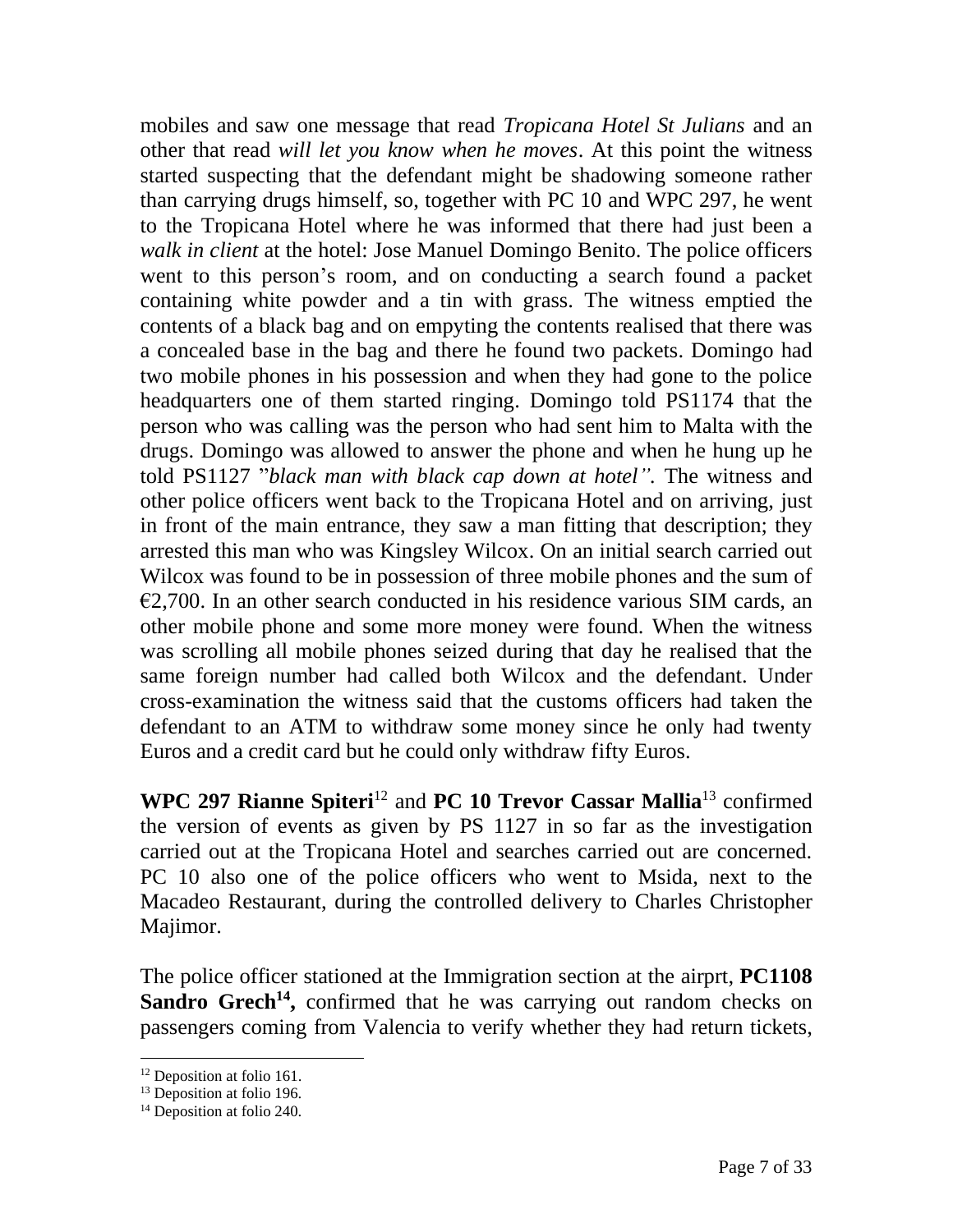money and a hotel to stay. The witness stated that there was a passenger who had no money but just a credit card so he accompanied the passenger to an ATM in order for him to withdraw money; the card limit was fifty Euros. PC1108 referred the passenger to Customs since they were still carrying out investigations. Under cross-eaxamination<sup>15</sup> PS1108 confirmed that he was carrying out random checks at the arrivals; from what he recalls he first stopped the defendant not the customs official. In this regard he specified that he would be stationed immediately on arrival on the upper floor whilst customs officers are on a lower floor after baggage claim. He also confirmed that when he asked, the defendant said he didn't have money or a return ticket. On his insistance defendant produced a credit card so the witness took the defendant to an ATM on that same floor to withdraw some money; the limit on the card was fifty Euros.

Th Customs Officers who had some involvement in this case also gave evidence. **Anthony Zammit**<sup>16</sup>**, Hilary Fenech**<sup>17</sup> and **David Scerri<sup>18</sup>** confirmed that on the 2nd Octber 2012 random checks were being carried out on passengers who had just arrived from Valencia. The defendant was stopped and on being asked routine questions he become verbally aggressive. In particular he was asked if he had come to Malta before and he said that he hadn't and that he was staying in Malta for four days; asked how much money he had the defendant admitted having very little money but said he had a credit card. The defendant was accompanied by David Scerri and immigration police officers to the ATM and he was asked to withdraw  $\epsilon$ 500 but he managed to withdraw only  $\epsilon$ 50. In the meantime verifictions were made and it was established that the defendant had in fact come to Malta before. At that stage the Police Drug Squad were informed and officers from that squad came to the airport to conduct their investigation. His luggage was checked and a search on his person conducted but nothing illegal was found. A report drawn up by the customs officers regarding the facts of this case was exhibited in Court<sup>19</sup>.

Also called to give evidence before this Court was **Joseph Bugeja**<sup>20</sup> in representation of the Ryan Air ground handlers at the Malta International Airport. The witness confirmed that the defendant had bookings with Ryan

<sup>&</sup>lt;sup>15</sup> Deposition at folio 570.

<sup>16</sup> Deposition at folio 163 and folio 180.

<sup>&</sup>lt;sup>17</sup> Deposition at folio 172 and folio 185.

<sup>&</sup>lt;sup>18</sup> Deposition at folio 188.

<sup>19</sup> Doc AZ at folio 184 and Doc AZ1 at folio 195.

<sup>20</sup> Deposition at folio 96.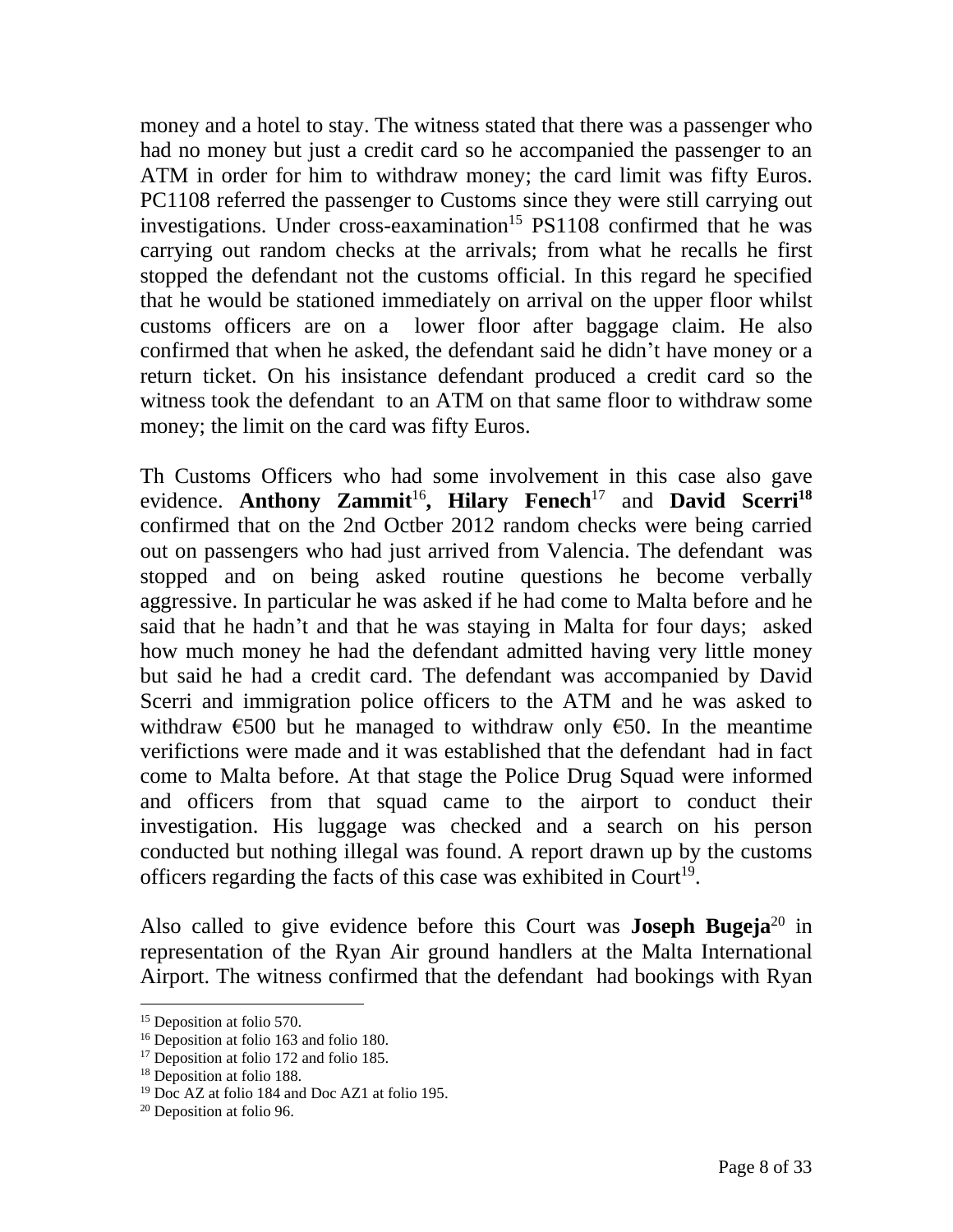Air for travel on the 24th April 2012 from Girona to Malta<sup>21</sup> and on the 28th April 2012 from Malta to Madrid<sup>22</sup>; and on the 2nd October 2012 from Valencia to Malta<sup>23</sup> and on the 4th October 2012 from Malta to Madrid<sup>24</sup>. He travelled all of these flights except for the one of the 4th October 2012 from Malta to Madrid. Information was also given regarding travel by Jose Manuel Domingo Benito who had booked flights from Valencia to Malta and back to Valencia on the 24th January  $2012^{25}$  and 25th January  $2012^{26}$ , and on the 2nd October 2012<sup>27</sup> and 4th October 2012<sup>28</sup>. The defendant and Domingo travelled to Malta on the 2nd October on the same flight: Ryan Air 7798. The witness confirmed that the passenger lists he exhibited listed the passengers by name only; there is no ID Card number and that consequently he couldn't confirm whether the person travelling in April and October were in fact the same person i.e. the defendant. He also confirmed however that there were no other passengers with names similar or identical to those of the defendant and Domingo on those flights.

In a subsequent deposition<sup>29</sup> **Joseph Bugeja** presented two booking forms in the name of the defendant: one for the Ryan Air flight FR012 from Girona to Malta on the 24th April 2012<sup>30</sup>, and the other for the Ryan Air flight FR7798 from Valencia to Malta on the 2nd October  $2012^{31}$ . Both these forms show the passenger to be Paul Ugochukwu Offor, born on the 26th May 1975 of Nigerian nationality, and having a travel document number x5638552x.

Under cross-examination<sup>32</sup> the witness confirmed that the word "*travelled*" written in handwriting on the two booking forms relating to flights taken by the acused<sup>33</sup> were added by himself. He also said that the words "*no show*" written on the flight manifest referring to the passenger Jose Domingo<sup>34</sup> was not written by him. The witness, whilst confirming that when booking a Ryan Air flight the passanger is asked for details of an identification

<sup>21</sup> Ref Flight Manifest, part of Doc JB, at folio 119.

<sup>22</sup> Ref Flight Manifest, part of Doc JB, at folio 111.

<sup>23</sup> Ref Flight Manifest, part of Doc JB, at folio 100.

<sup>24</sup> Ref Flight Manifest, part of Doc JB, at folio 105.

<sup>25</sup> Ref Flight Manifest, part of Doc JB1, at folio 139.

<sup>26</sup> Ref Flight Manifest, part of Doc JB1, at folio 133.

<sup>27</sup> Ref Flight Manifest, part of Doc JB1, at folio 129.

<sup>28</sup> Ref Flight Manifest, part of Doc JB1, at folio 125.

 $29$  At folio 247.

<sup>30</sup> Ref Doc JB1 at folio 249.

<sup>31</sup> Ref Doc JB2 at folio 250.

<sup>32</sup> At folio 543.

<sup>33</sup> Doc JB1 and Doc JB 2 at folio 249 and 250 respectively.

<sup>34</sup> Doc JB at folio 126.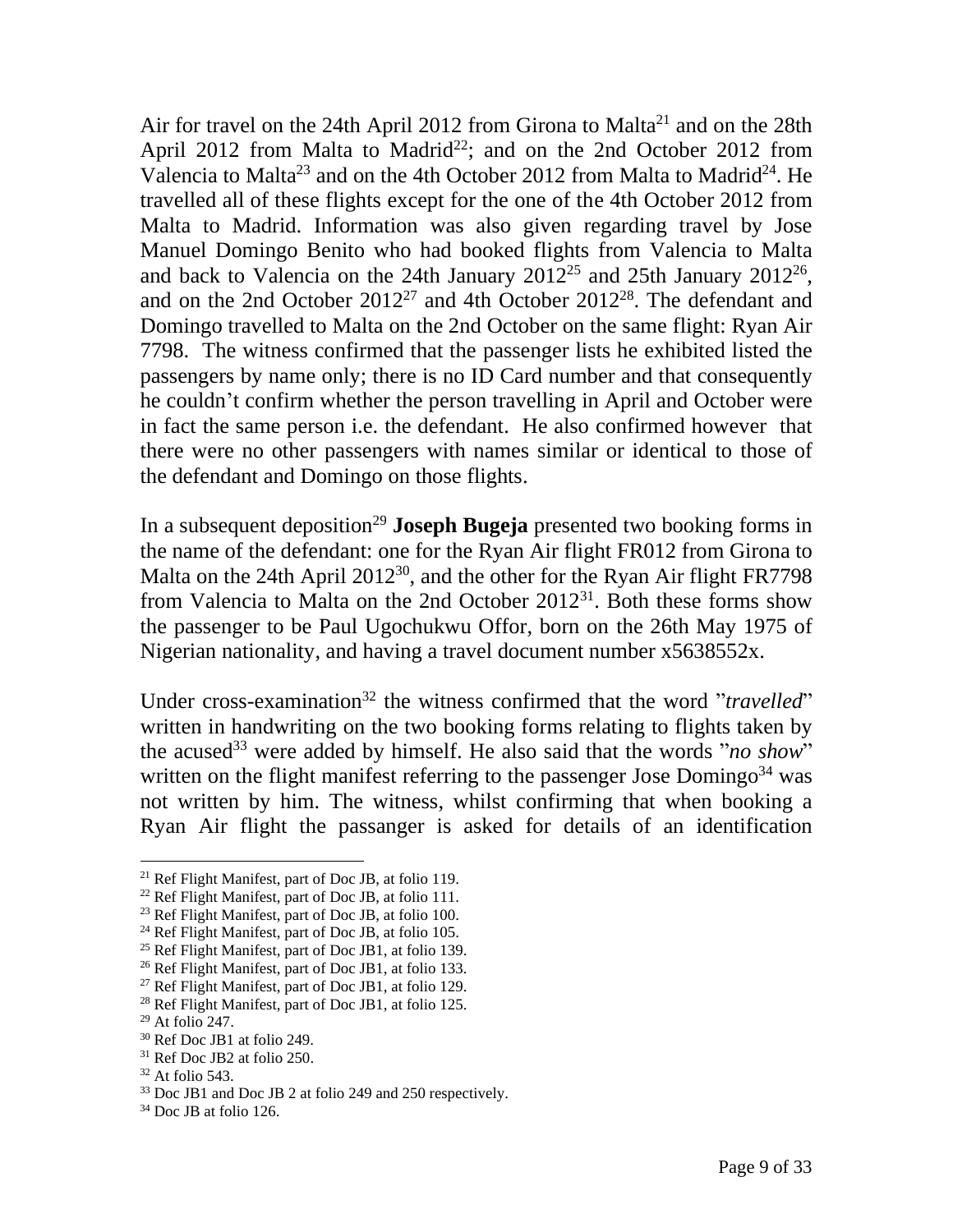document, said that the flight manifest shows only the passangers' names. The witness also said that the documents he presented were taken from the Ryan Air computer data.

A Magisterial Inquiry was held in relation to this case in thw course of which a number of eperts were appointed<sup>35</sup>:

**PS122 Arthur Borg** was appointed as a scene of crime officer to document the itmes the items seized from Domingo's hotel room. The relative report was exhibited in the acts of these proceedings<sup>36</sup>.

**PS 465 Daniel Abela**<sup>37</sup> was appointed as scene of crime officer to photograph the items documented by PS122; the photos were taken in Inspector Herman Mula's office at the Police General Headquarters. The relative report inluding the photos taken was exhibited in the acts of these proceedings $38$ 

**Mario Mifsud** was appointed in order to examine and analize the substance seized from the Domingo's hotel room. From his deposition<sup>39</sup> and his report<sup>40</sup> the white powder in the two large bags and the small bag, having a total weight of 1085.2 grams was confirmed to contain the substance cocaine with a mean purity of 36.8%. The crushed leaves in a small bag, weighing 0.33 grams, were confirmed to be parts of the plant cannabis; the purity of the substance Delta THC was 10.2%. The total value of these druga was €86,824.00

<sup>35</sup> A copy of the *proces verbal* is exhibited at folio 220. An expert (Dr Maria Cardona) was appointed to translate this *proces verbal* from the Maltese language to the English language; the translation is exhibited at folio 281. The *proces verbal* will show that PS171 Karl Glanville, PS826 Matthew Parnis, PC131 Darren Debattista, PC650 Justin Tabone, and PC1525 Patrick Farrugia had been appointed experts as scene of crime officers however they were not produced as witnesses in these proceedings.

<sup>36</sup> Doc AB at folio 267; deposition at folio 265. A translation of the report in the English language was exhibited by PS 122; ref Doc AB1 at folio 329.

 $37$  It should be pointed out that in the decree given by the Inquiring Magistrate this expert is indicated as PS 464 Daniel Attard rather than PS 465 (ref folio 224). In the report filed by the investigating officer the expert is indicted as PS465 Daniel Abela (ref folio 226). It was PS 465 Daniel Abela who presented a report. In these circumstances the Court has no doubt that the indication of the expert as PS464 in the decree was a typing error and that the expert actually appointed was PS 465.

<sup>38</sup> Doc DA at folio 237; deposition at folio 235.

<sup>39</sup> At folio 327.

<sup>40</sup> Doc MM1 at folio 340.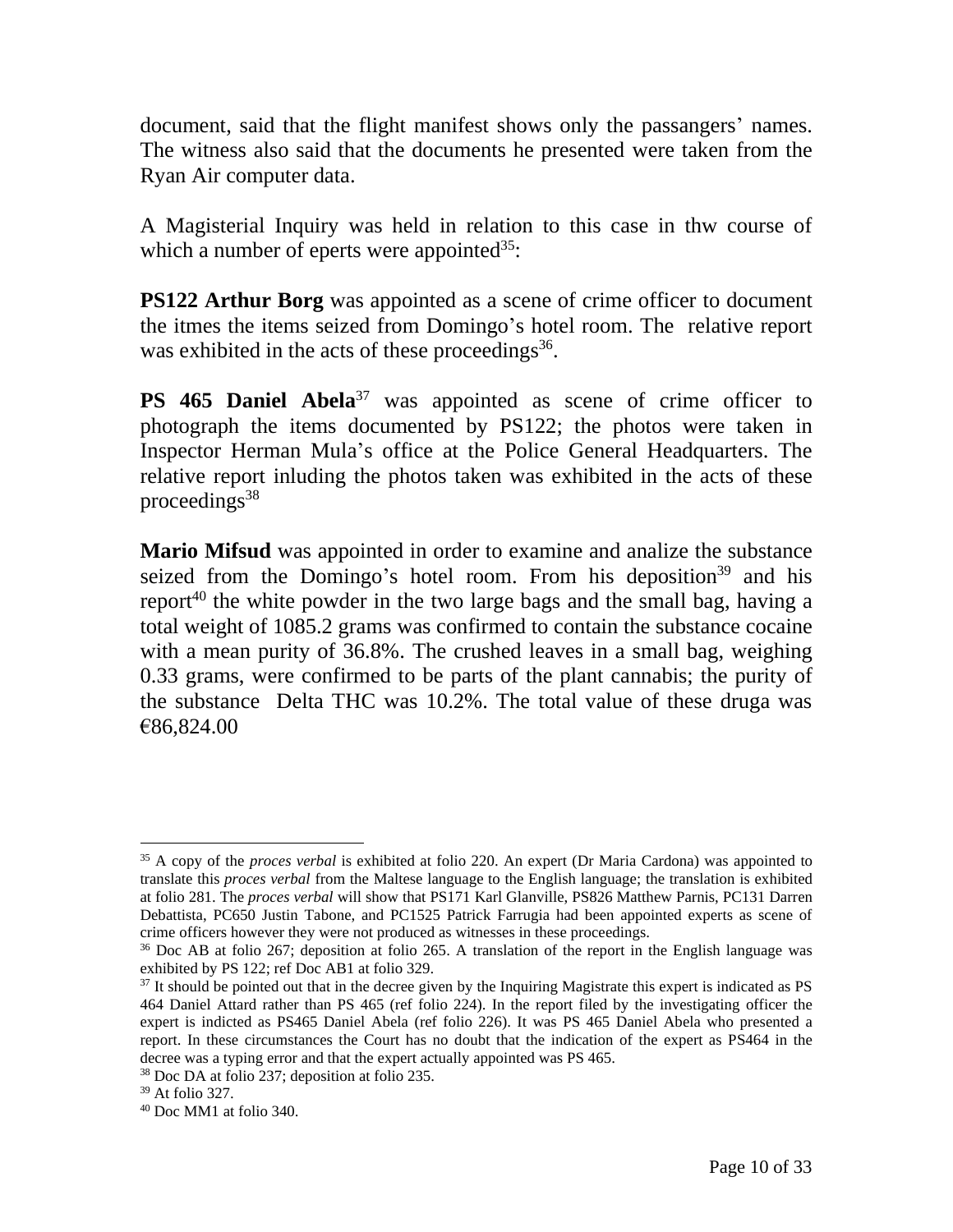**Dr Martin Bajada <sup>41</sup>** was appointed to analize the various mobile phones seized by the police in this investigation; he filed two reports. One report<sup>42</sup> contains the extraction of all the data from the mobile phones; the other<sup>43</sup> contans the PIN and PAK codes obtained for the sim cards utilised by Kingsley Wilcox. From his report and the data extracted various facts can be established:

- The defendant owned a Samsung; its SIM card was pin-locked and no data could be extracted.
- The defendant also owned a Nokia linked to to MISDN 346 3213 7150. In this mobile:
	- ➢ The number 6 3239 9209 was saved under three names in the phone book contacts: *Oga Ino Leyica*, *Oga Ino/M*, and *Oga Ino/M*.
	- ➢ The number 6 3298 3271 was saved under the name *Ogaino Leyica 2.*
- Between the 24th April 2012 and the 28th April 2012 Offor made 20 calls to 346 3239 9209; localisation data shows that all these calls were made when Offor's mobile phone was in Paceville Malta.
- **In August 2012 Offor received at least 7 calls from number 346 3239** 9209.
- Between the 29th September 2012 and the 2nd October 2012, 14 calls were exchanged between the numbers 63239 9209 and Offor. Following Offor's arrest Ino called an other four times; these calls were not answered. Earlier in September 2012 there were 5 other calls made by Offor to Ino.
- In September 2012 Offor exchanged a number of message with 346 3239 9209 (Ino) including a message in which Offor sent his address in Zaragoza; a message he received which read: *21004144412100170995 La Caixa;* a message which he received which read *47M1AP Iberia*; there were also a number of deleted messages. On the 1st October 2012 Offor received an other message from this number; the message read: *Tropicana Hotel St Julian. Malta.*
- Half an hour later Offor sent the exact same message to number 6 0217 7979. Offor then received a message from that same number; this message read: *Am ok n got your message too, till morning i will call u as he moves*. Offor answered saying *ok goodnight.*
- On that same day Offor made/recieved 8 calls to/from that same number (6 0217 7979) there were also 2 missed calls.

<sup>41</sup> Deposition at folio 444.

 $42$  Doc MBa.

<sup>43</sup> Doc MBb.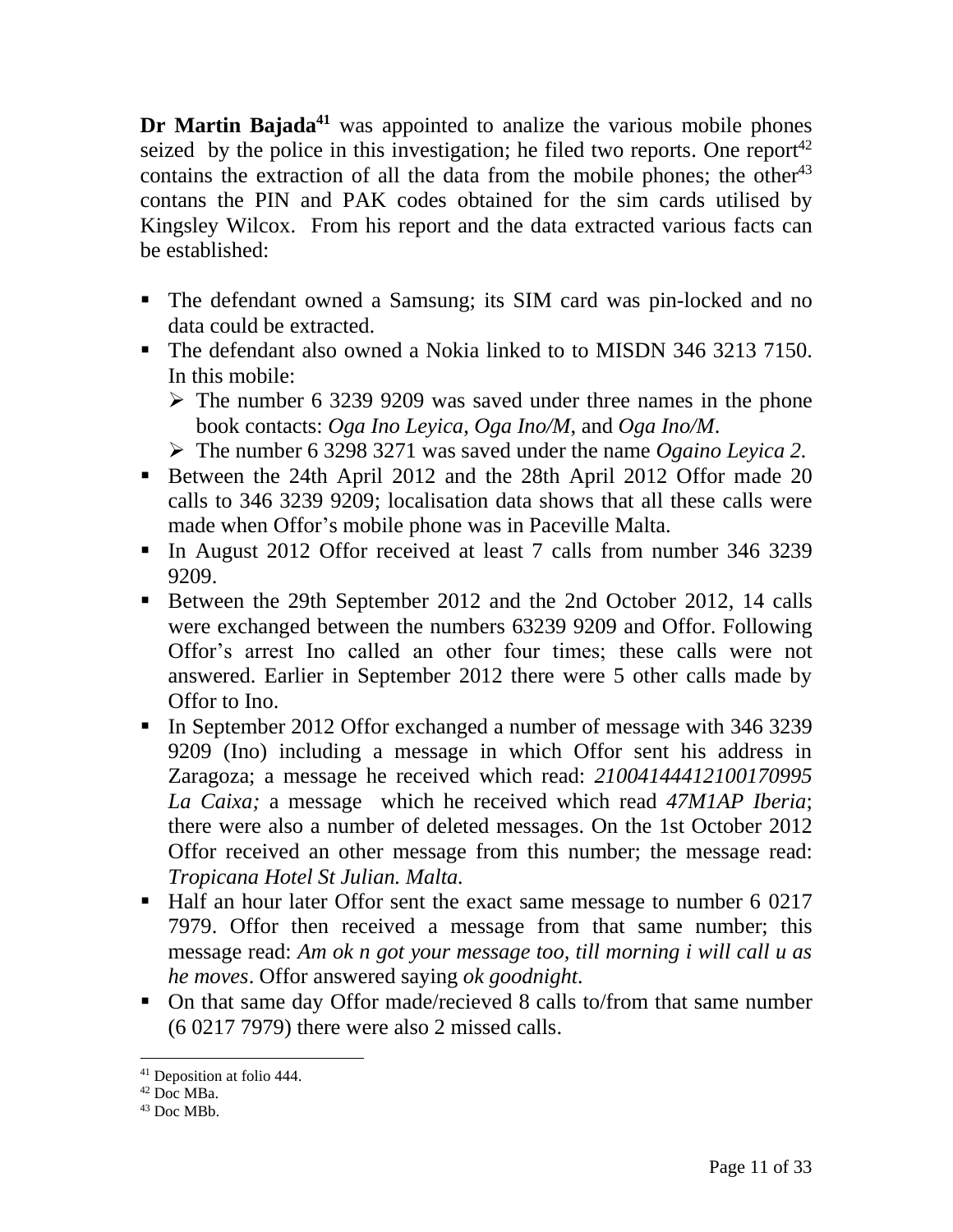From Dr. Bajada's report it also results that the same two numbers 346 3239 9209 and 346 3298 3271 were also saved in two mobile phones owned by Kingsley Wilcox under the names Oga and OgaInn respectively.

The other persons involved in this case were called as witnesses $44$ .

**Jose Manuel Domingo Benito** chose not to give evidence before this Court<sup>45</sup>, however he had released two statements to the police which were then sworn on oath before a Magistrate; a copy of the relative *proces verbal* are exhibited in these proceedings 46 .

In the first statement Domingo confirmed that on the 2nd October 2012 at about 12:15hrs the police found him in Room 630 at the Tropicana Hotel in Paceville. There the police also found two large packages full of cocaine as well a smaller amount of cocaine and some cannabis. Domingo went on to explain that a few days before he had met a man called Michael who asked him to bring some "cutting agent" to Malta. In a following encounter Michael made a copy of Domingo's passport in order to buy his flight tickets and he gave him instructions as to what he should do whilst travelling to Malta. On the 2nd October 2012 he met Michael again in a public garden in Valencia and they proceeded to go to the airport in a taxi; not much was said duting the ride to the airport however Michael did tell him that he should stay at the Tropicana Hotel. Michael also told him that someone would come for the luggage and give him (Domingo) five hundred Euros. Michael gave him fifty Euros to cover the cost of the hotel and taxi. When they arrived at the Valencia airport Michael gave him the luggage and told him that they would meet again in two days. He described Michael as a dark skinned man from Nigeria or Guniea, with very short hair and a goatie and about 1.76mts tall. Domingo also confirmed that he boarded the Ryan Air flight, and on arriving in Malta went to the Tropicana Hotel and paid for a room. On going to his room he opened the luggage to see what was in it; he tore open a packet and tasted and sniffed a very small amount of the contents. He could not say whether it was cocaine or not. He then went out of his room to buy superglue, he returned to the room, closed the luggage and was about to smoke a cigarette when the police arrived. Domingo stated that on his arrival

<sup>44</sup> Charles Christopher Majimor was not called as witness.

 $45$  Ref folio 321.

<sup>46</sup> Exhibited at folio 202; the actual declaration is at folio 214. A copy of the *proces verbal* is exhibited at folio 220. Dr Maria Cardona, appointed by the Court, also translated this *proces verbal* from the Maltese language to the English language; the translation is exhibited at folio 301.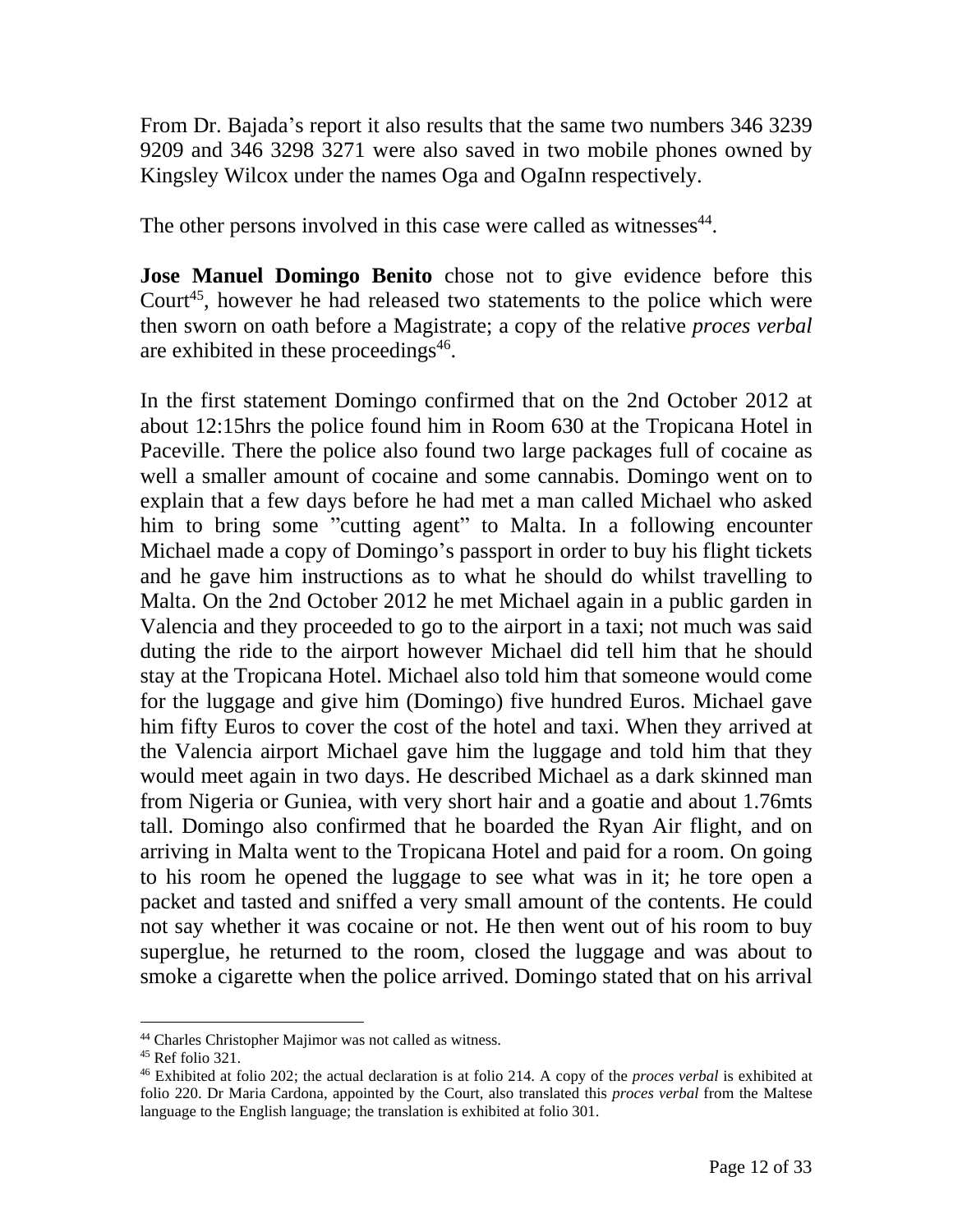in Malta Michael was called him to check that he had arrived in Malta, then again when he was in the hotel room. In this second phone call Michael told him to wait and not go out. After this phone call the police arrested him but phone calls kept coming. In a phone call received whilst under arrest Michael told him that the person who was to collect the drugs was waiting near the hotel and that he should go to give him the luggage. Michael described the man: a dark skinned man who was wearng a black cap. As far as Domingo was aware there wasn't anubody on the same flight who was checking on him but he did say that there was a dark skinned man on the flight whom he had never seen before; he was shown a photo of the defendant and Domingo recognised him as the man on the fight. Domingo also said that this was the second time he came to Malta; he had come in January 2012 looking for a job; he had come for two days and also stayed at the Tropicana Hotel. He claimed that he went to various places seeking employment but was not succeeful on account of the language barrier. He denied having come to Malta (in January) to bring drugs. Domingo claimed that he used cannabis, smoking up to 15 grams every day. Domingo concluded by saying that he did not know what was in the luggage.

In his second statement, given the following day, Domingo again claimed that he was under the impression that the luggage he was asked to deliver contained a cutting agent. On being asked why he decided to check it out, he claimed that he did not trust them. He also said that he couldn't check it out in Spain because he couldn't do so in Micheal's presence and once he was at the Valencia airport he did not have time. Domingo again insisted that he did not know that the substance was cocaine and that he sniffed it because he did not trust Mchael, also claiming that he would not have come to Malta had he known it was cocaine. Domingo insisted that the first time he came to Malta he was in search of employment and that didn't bring any drugs. He confirmed that he bought the cannabis found in his hotel room from Spain and brought it to Malta with him.

These statements were confirmed on oath before a magistrate. Before the Magistrate Domingo specifed that he was given the susbstance to bring to Malta in exchange for five hundred Euros by two persons. He denied knowing the defendant Paul Offor and he claimed that he was not aware that by his actions he was risking life imprisonment.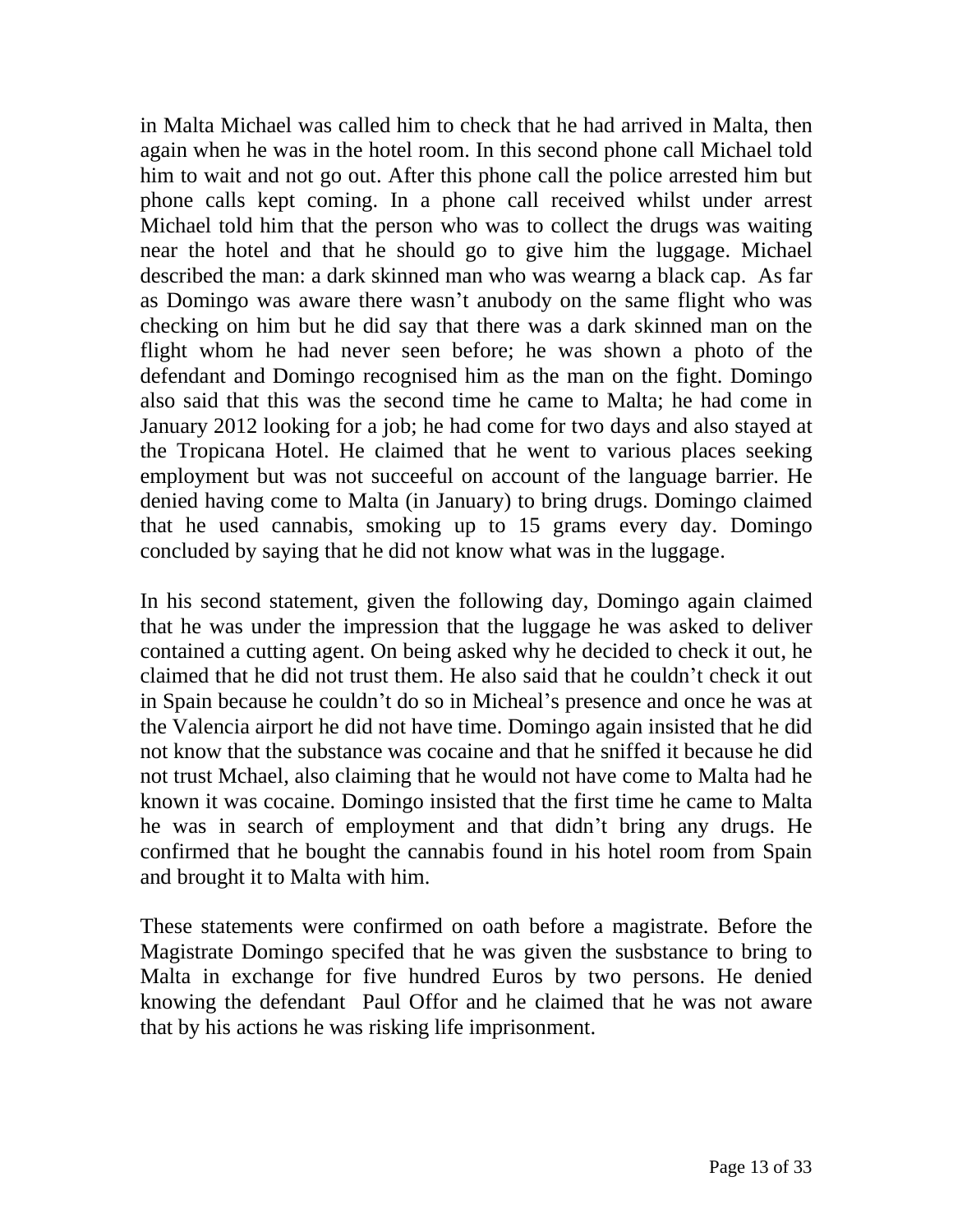**Kingsley Wilcox** also chose not to give evidence<sup>47</sup> however he too had released a statement to the police which was then sworn on oath before a Magistrate; the relative acts are exhibited in these proceedings<sup>48</sup>. In this statement Wilcox stated that in the week preceeding the 4th October 2012 a Nigerian man called Innocent, who lives in Spain, called him on his mobile number 7791 2222 and told him that a package was coming to Malta on the 3rd October; Innocent also told him that he was to go to the Tropicana Hotel and wait for his further instructions. Innocent told him to the give the person at the hotel one thousand five hundred Euros and take the package and that he should then give the package to his friend John who would then give it to a Maltese person from Siggiewi called Angelo. Innocent called again to remind Wilcox what he had to do. On the 3rd October Wilcox did as instructed and went to the Tropicana Hotel in the afternoon; Innocent called him and told him that someone was going to meet him outside of the hotel but nobody came so he decided to go home but at that point he was arrested. Wilcox claimed that this was the first time that he did something like this. He explained that he got to know Angelo after John introduced him a month before; John had taken him to Angelo's house in Siggiewi. According to what John told him, John and Angelo had been doing business together for a long time. When Wilcox was introduced to Angelo, Angelo asked him whether he knew of anybody who would want to but heroin or hashish blocks but Wilcox didn't know anybody. On that same day Angelo showed Wilcox "*a bullet of heroin*" and then they discussed how Wilcox was to pick up a package from him when it arrives. Following this occasion John and Wilcox went to Angelo's house on several occasions and on one occasion Angelo and John discussed robbing an Italian man the following Friday and wanted to involve Wilcox against payment but Wilcox refused. Wilcox said that on at least three other occasions he saw John giving Angelo packages containing white powder which according to John contained cocaine. On one of these occasions Wilcox saw Angelo checking this powder using a lighter, spoon and liquid. Regarding Innocent, Wilcox said that he lives in Spain and he had met him in a bar in Bugibba where he saw him on two occassions; they exchanged phone numbers. They spoke on the phone a number of times but never discussed anything before that phonecall regarding the package which he was to collect on the day he was arrested. Wilcox initially said that he thought that the package he was instricted to collect would contain pills but eventually he said that he suspected that the package may contain drugs

<sup>47</sup> Ref folio 238 and folio 532.

<sup>48</sup> Ref the relative *proces verbal* exhibited at folio 22; the actual declaration is at folio 30.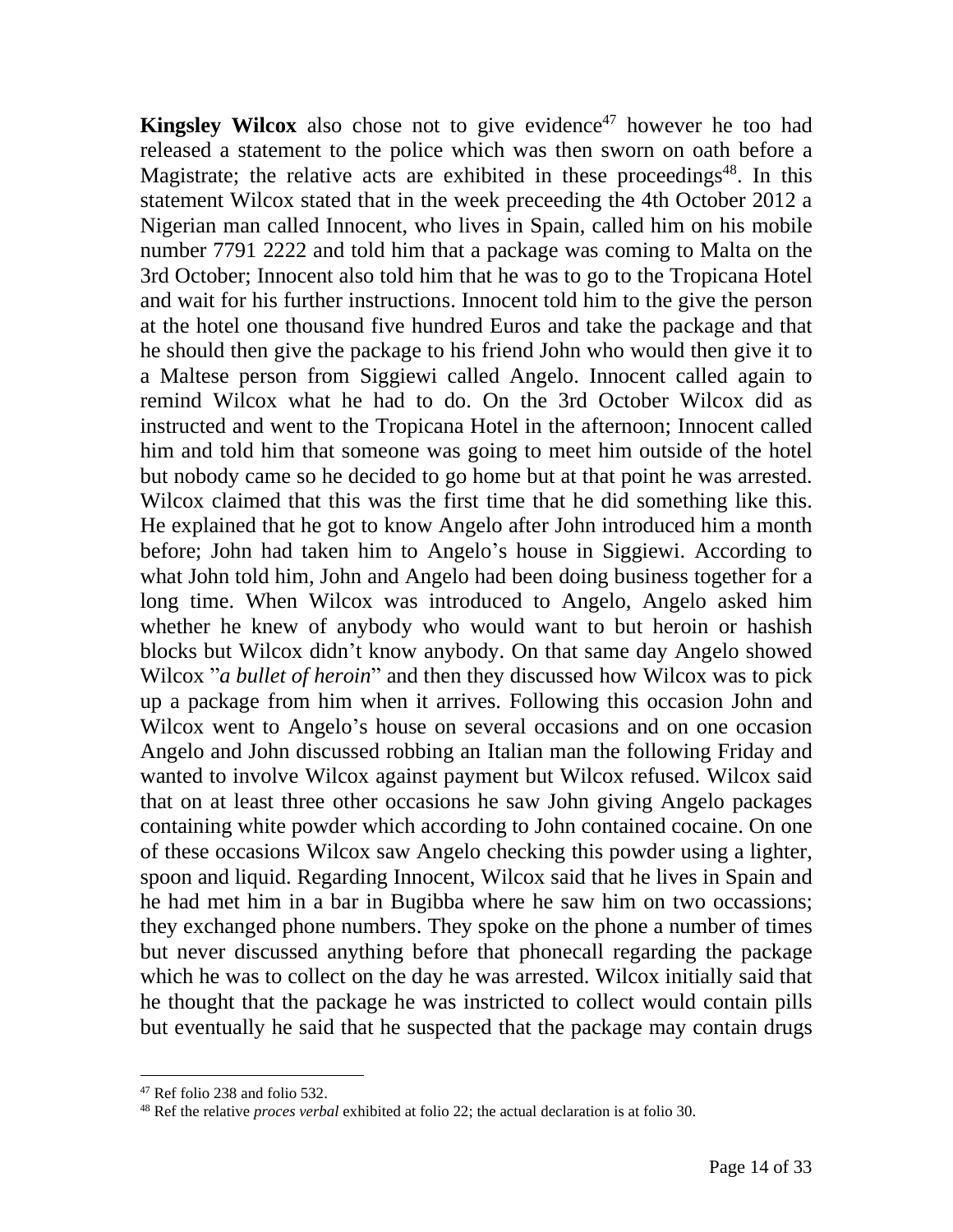because he was being asked to deliver it to John who is in the cociane business; he felt that somehting was not right. Wilcox continued to state that following his arrest and after having informed the police that he was supposed to collect a package and take it to John, he agreed to participate in a controlled delivery. In fact Wilcox was given his phone again and he was informed that the package was ready and that they were to meet in Msida. Wilcox went there to hand over the package to John and the police arrested John. Following this Wilcox and John proceeded to deliver the package to Angelo. They went inside, Angelo opened the packet and there was white powder inside. At that point Angelo's wife realised that there were the police outside so she grabbed the package and ran to an other room; at that point the police intervened and arrested everybody. Wilcox proceeded to identify Angelo and his wife, and John from photos shown to him. Asked about the defendant Wilcox said that he did know him and that he never heard of him.

**Priscilla Cassar and Angelo Bilocca** were also called as witnesses but they availed themselves of the right to silence<sup>49</sup>.

**John Seychell Navarro**<sup>50</sup> was appointed by this Court to compile a compendium of assets and liabilities pertaining to the defendant. This compendium was exhibited<sup>51</sup>; it shows that Offor had no assets or liabilities.

Letters Rogatory were transmitted to the competent authorities in Spain to obtain information regarding bank accounts held by the defendant and information regarding the account mentioned in the SMS message sent to Offor by  $Ino<sup>52</sup>$ . These documents were translated by a Court appointed translator **Imelda Fede**<sup>53</sup> .

From these documents the follwoing facts can be confirmed:

- The account number 2100 41444 12 100170995 is a current account registered in the name of Innocent Akaegbodi.
- Paul Ugochukwu Offor, bearing identity document numbr x5638552x, has an account with the same bank: account numbr 2100 2371 64 0100413365.

<sup>49</sup> Ref folio 365 and folio 367 respectively.

<sup>50</sup> Deposition at folio 273.

<sup>51</sup> Ref Doc PO.

 $52$  The documents sent from the Spanish Authorities are exhibited at folio 487.

<sup>53</sup> Ref deposition at folio 507 and 521 and the translation Doc IF.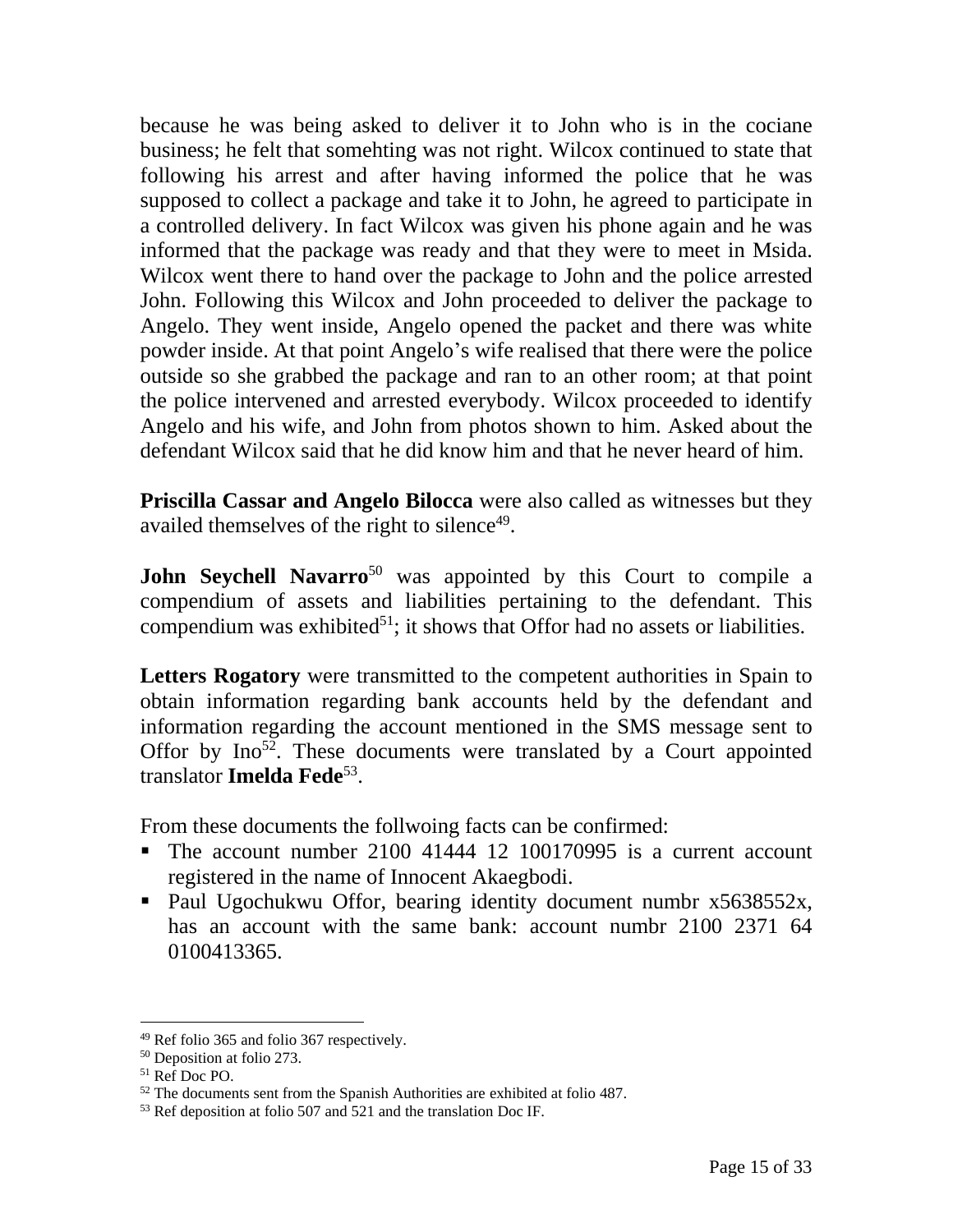The statement for the account held in the Offor's name shows transactions from the 9th June 2008 up to the 16th June 2009 when it seems to have been closed. There were never any significant amounts in this account since the highest balance never exceeded  $\epsilon$ 1,300. It also appears that deposits into this account were only made by "*social security*" or "*payroll officers and employees*" at the start of every month.

The statement for the account held in name of Innocent Akaegbodi shows transactions from the 9th June 2008 up to the 12th December 2012 when it appears to have been closed. Even in this account there never were any significant deposits since the highest balance never exceeded  $\epsilon$ 4,100. Except for a few instances there is no indication who effects deposits or what they represent since there are only a few entries in which there is an indication as to who might be making the deposit. Some of these seem to indicate that deposits were effected by the defendant.

- On the 11th August 2012 three deposits of  $\epsilon$ 50.00 each were made; on that same day a withdrawal of  $\epsilon$ 144.01 was made apparently in favour of Ryan Air.
- On the 12th August 2012 four deposits for a total of  $\epsilon$ 170.00 were made; on the same date a withdrawal of  $E164.01$  was made apparently in favour of Ryan Air.
- On the 12th August 2012 four other deposits for a total of  $\epsilon$ 170.00 were made; these were again followed by a ithdrawal of  $\epsilon$ 164.01 was made apparently in favour of Ryan Air<sup>54</sup>.
- On the 17th September 2012 three deposits for a total of  $\epsilon$ 500.00 were made.
- On the 17th September 2012 three deposits for a total of  $\epsilon$ 500.00 were made<sup>55</sup>.

**The defendant** released a statement on the 3rd October 2012<sup>56</sup>. In this statement he claimed that this was the first time he came to Malta and that he came, on a direct flight from Valencia, to visit the islands; he did not know anyone in Malta. He stated that he had been living in Spain, where he had a wife and three year old son, for almost nine years. As to employment he said that up the week before his arrest he had a job in a factory but he lost that

<sup>&</sup>lt;sup>54</sup> It is not clear from the statement whether these were duplicated entries or whether they were actual separate deposits.

<sup>&</sup>lt;sup>55</sup> Even in this case it is not clear from the statement whether these were duplicated entries or whether they were actual separate deposits.

<sup>56</sup> Doc DT1 at folio 79.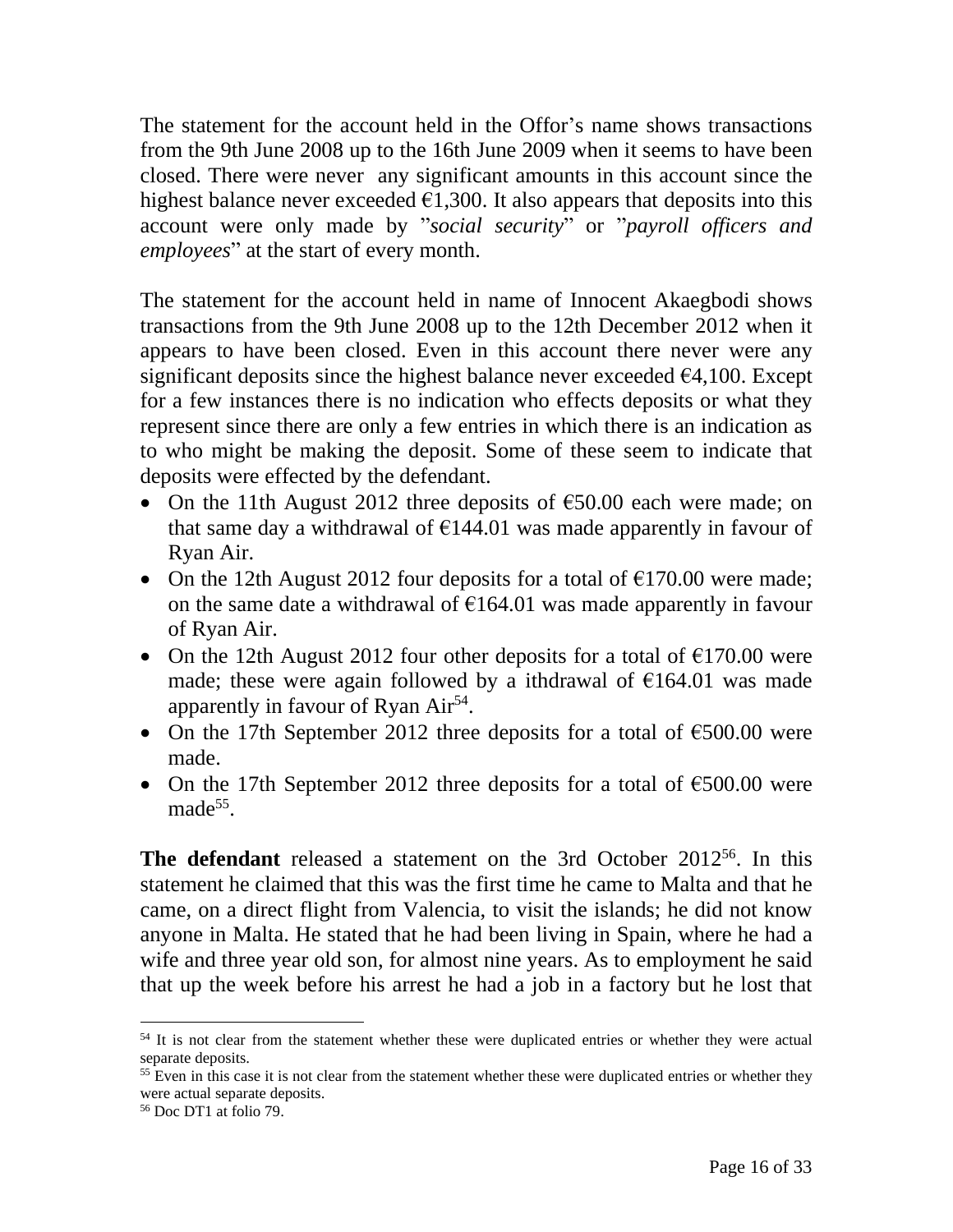job due to the recession; however he also worked in the fields picking fruit and he worked in a hair salon in the weekends. Further on in the statement he was again asked what his job his and this time he claimed that he makes arrangements for the delivery of cars, he basically drove sold cars from the the place of sale to the residence of the buyer. Regarding his financial status he claimed that he owns debit cards and that he brought two hundred and fifty Euro with him to Malta however he also stated that he usually brings three hundred Euro. He stated that he had an account with a Spanish Bank, Caja Madrid, but he does not have much money deposited there. Offor stated that in nine years since he had been living in Spain he travelled to Belgium and Holland to buy cars for friends of his who live in Nigeria; money for this transaction used to be sent to him via Western Union. He denied that money he received via Western Union was related to drug trafficking, and he also denied ever using drugs. He claimed that he decided to stay at the Tropicana Hotel after the address was given to him by a friend, called Ino, whose mobile telephone numner is 346 3239 9209. Offor stated that he does not receive many messages from Ino. On reference being made to two particular messages he recieved form Ino he stated that one, 47M1AP Iberia, was probably sent to him in error because he didn't know anything about it. With regards to the other, which was a bank account number  $(21004144412100170195$  La Caxia<sup>57</sup>) he stated that Ino sent it to him because he had to deposit some money in that account. Offor claimed that he did not know any of the persons who were on the same flight to Malta. On being confronted with the fact that call logs taken from his mobile phone and those of an other passenger show that they had both received of dialled the same number: 346 3292 2394, Offor said that he did not know to whom that number belonged however he had a missed call from that number whilst still in Spain so he called back to see who it was but no one anwered him. On being confronted with the fact that the other passenger who recieved calls from that number had been caught with drugs and he too was staying at the Tropicana Hotel, Offor claimed that he had no knowledge of these facts. He denied having been sent to Malta to oversee a transfer of drugs in which that other passenger was involved; he also denied that the bank account number was to be used for proceeds from drug trafficking. He denied that he used to oversee drug trafficking operations from the Iberian Peninsula to other European countries.

 $57$  Although in the statement the last three digit of the account number is indicated as 195, this seems to be a typing error; in the message the last three digits are 995.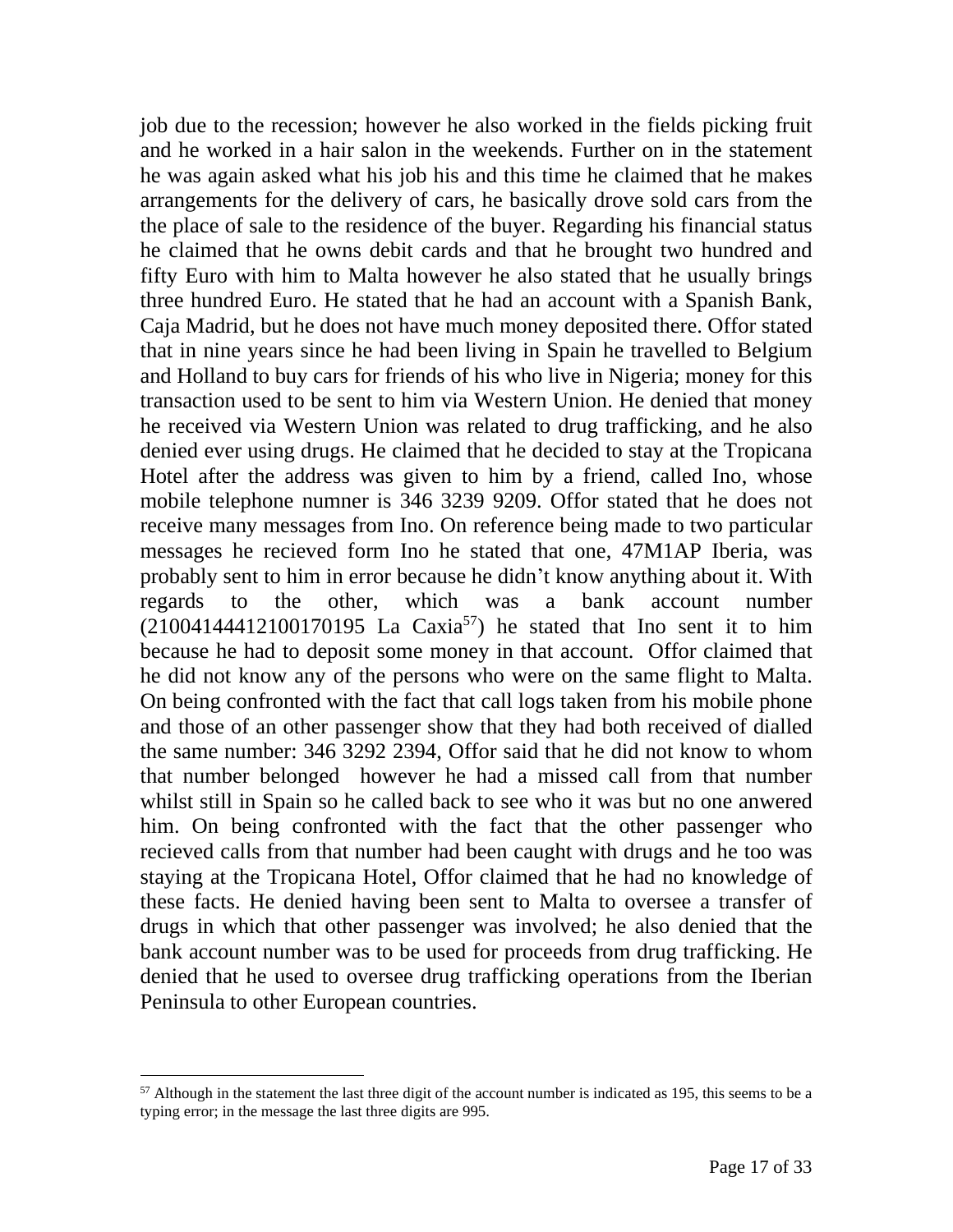The defendant chose to give evidence before this Court<sup>58</sup>. In his deposition Offor said that he came to Malta on the 2nd October 2012 to seek employment since in Spain there was a bit of a crisis. At that point he was out of a job however in the past he had worked on a farm, in the weekends he worked at a barber's salon and he had "*some kind of business*". He said that he came to Malta from Valencia and he had a return ticket; he hadn't booked a hotel but some one had suggested that he should stay at the Tropicana Hotel. The person who made this suggestion was a man called Ino whom he knew from the time when he was working at the hair salon in Zaragoza. Offor explained that he used to live in Zaragoza and Ino used to live in Madrid, however there was a time when Ino came to Zaragoza. Offor said that this was the first time he came to Malta and that when he booked his flight to Malta he used his passport as an identification document. Explaining what happened on his arrival in Malta, Offor said that he only had a hand luggage. As he was on his way out two men in plain clothes stopped him and asked for his passport; they asked him some questions then they proceeded to conduct a strip search in the course of which they touched his stomach. Offor got angry at this and they called in the police. Before the police came there was an other policeman who asked him how much money he had; Offor showed him how much money he had, about two hundred and fifty Euros, but the man sad that that was not enough so he was taken to an ATM and he withdrew the maximum amount allowed: fifty Euros. He was taken back near the Customs officers, then the police came and they took him to the police headquarters and he was asked a number of questions. With his consent they took him to hospital to check whether he had ingested drugs. Nothing was found and he was taken back to the police headquarters. Offor said that on his arrest on suspicion of being a drug courier he refused the right to consult with a lawyer, however after the hospital tests were carried out and, on being told that he was going to be kept under arrest on suspicion that he conspiring with drug traffickers, he asked to speak to a lawyer; he infact consulted with a lawyer over the phone. After this he was interrogated and a statement was made.

In the course of his testimony Offor also confirmed this statement<sup>59</sup>. Regarding the mobile phone number indicated in the initial part of the statement Offor clarified that he had two phones: a Nokia which he had been using, and a Samsung which was new and he had not yet used. The number

<sup>58</sup> Deposition at folio 606.

<sup>&</sup>lt;sup>59</sup> The statement was read out to him by his attorney; furthermore, questions were asked about each of the questions and replies in the statement.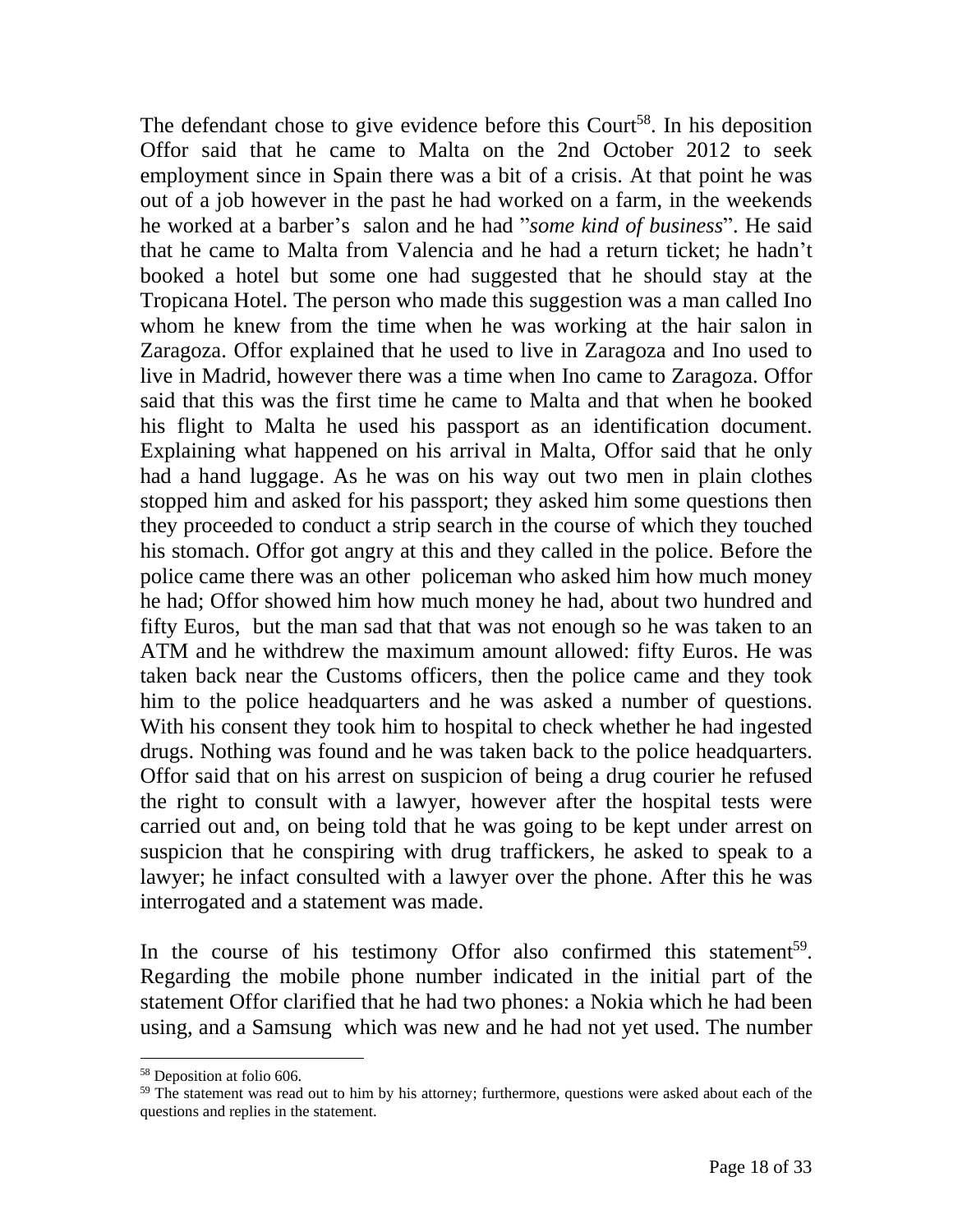indicated in the statment was that of the Nokia. Offor gave further details regarding his employment and how much he used to be paid for his work at the hair salon. He confirmed that when he travels he usually takes three hundred Euros with him and that when he was at the police headquarters he had about two hundred and fifty Euros with him, out of which he bought some snacks. When he was eventually taken to prison the money he had left was kept by the prison authorities. Regarding the car business he mentioned in his statement Offor clarified that in the year 2011 he started buying cars for friends of his in Gabon and Nigeria who used to transfer the money to his bank account via Western Union. He used to find cars for sale on the internet and on buying them he would drive them to Antwerp to ship them to Africa. Offor then claimed that he also used to do business with Ino who used to recommend him to third parties. These persons would pay Ino who would then transfer the money to Offor. Regarding Ino, Offor claimed that they are neither good friends nor bad friends; Ino is old enough to be his father so they cannot be friends. However, knowing that Ino had been to Malta, he discussed coming to Malta in search of employment with him but did not tell him the date when he was coming. With regards to the bank account number mentioned in an SMS exchange, Offor said that that Ino put money in his (Offor's) account for the car business; Ino would put money in the account, Offor would buy the car and the balance would be Offor's profit. Regarding his identification documents Offor stated that in 2009 or 2010 he had lost his identity card and never found it again; a new card was issued with the same number; Offor had reported the matter to the police in Spain<sup>60</sup>. Regarding the messages found on his mobile referring to the Tropicana Hotel, one which he recieved from Ino and one which he sent to somebody else, Offor claims that he sent the message to a certain Aram Mumba, a taxi driver, who was to "*pick him in the airport*". He went on to clarify that he did not know the taxi driver but he sent the message to the owner of the car as means of identification to come to pick him up from the hotel in Valencia to the airport. Regarding the message (sms) "*i will call as soon as he moves*" he said "*the message means till morning I send him the Tropicana Hotel that's my identification to the driver that he will come and I call you and say yes I received your message and got your message and when the driver moves I will tell you*". Regarding many phone calls made to that same telephone number Offor said "*is to let him know that I am ready to travel*". Offor claims that all the calls were made regarding his travel from the hotel in Valencia to the airport.

<sup>60</sup> Refer Doc PUO1 at folio 664.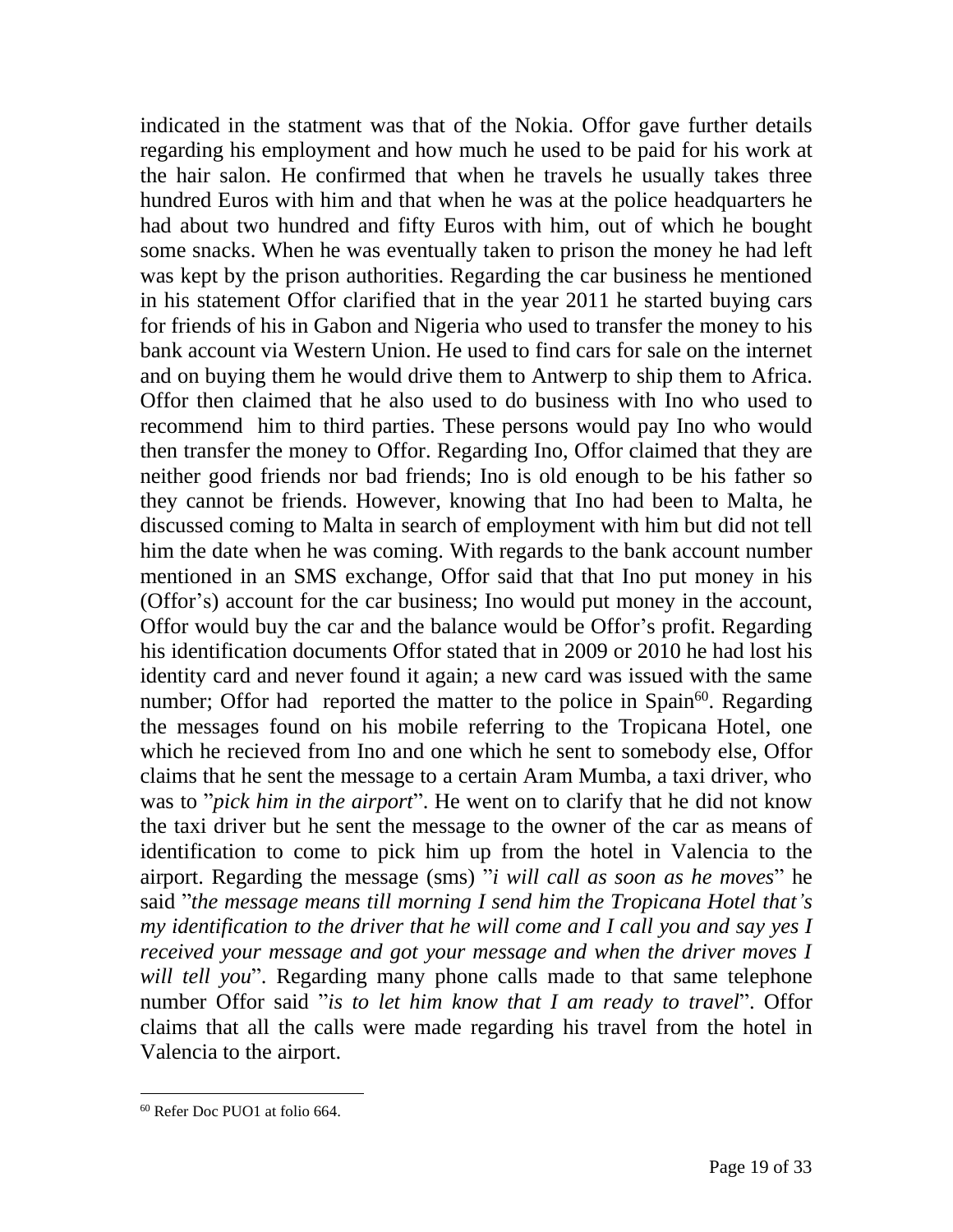Under cross-xamination Offor confirmed that he lived in Zaragoza before he came to Malta and that Ino lived in Madrid which is about three hours away from Zaragoza. He used to call Ino when he had something to question. Offor also confirmed that he used to travel out of Spain in connection with his car business, to deliver cars. He also confirmed that Ino used to refer clients however Ino never suggested where Offor should stay (in which hotel) when he was out of Spain, in those cases he would ask the owner of the car. The only time Ino suggested a hotel was when Offor came to Malta. He also insisted that he never came to Malta before the 2nd October 2012.

**Imelda Fede** was also appointed to translate the document exhibted by the defendant. From the translation $61$  it appears that the document is a police report filed on the 2nd May 2009 whereby the defendant reported the loss of his identity card, his driving license and other objects.

Lt Helenio Galea<sup>62</sup> confirmed that when a person is first detained at the Corradino Correctional Facility any money which is in that person's possession is kept by the prison officals in an account for the benefit of that person. From the prison records it appears that when Offor was taken into custody he had one hundred and eighty nine Euros  $(\epsilon 189)$  in a black wallet.

#### Having considered

From the summary of the evidence adduced it will be apparent that there are some inconsistencies and contradictions in the testimony of the Customs Officers and PC1108 Sandro Grech, and in the versions given by the defendant.

The versions given by the customs officers and PC1108 are conflicting in that there is disagreement as to who first stopped the defendant, who asked him what, how much money he had, who took him to the ATM, and how much money he withdrew. In reality these conflicting versions are incidental to the real facts in issue. Furthermore these conflicts have been resolved throught other evidence. In fact it has been definitively established that defendant was stopped at some point following his disembarking and arrival in the airport terminal and before leaving the terminal passing through

<sup>61</sup> Refer Doc IF 1 at folio 672.

<sup>62</sup> Deposition at folio 673.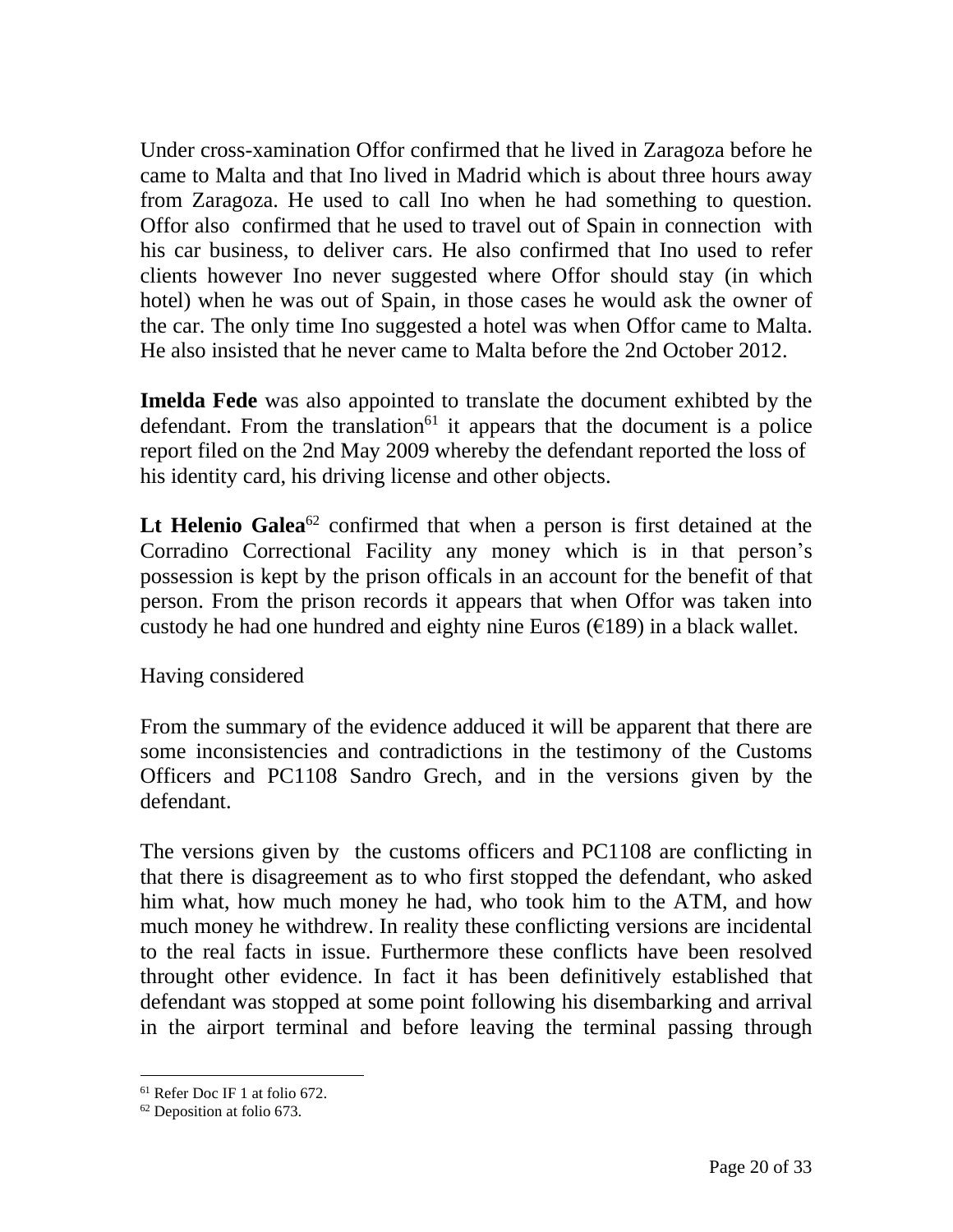customs area. It has also been established that defendant was questioned by both PC 1108 and Customs Officers, that he had some money but was taken to an ATM to withdraw more money; that only fifty Euros were withdrawn as this was the card limit. Whatever the amount of money Offor had on arriving in Malta, it could not have been much since, after buying a few snacks whilst under arrest, and on being taken in custody in prison he only had €189.

Significantly relevant, on the other hand, are the inconsistencies and contradictions evident in the versions given by the defendant.

Offor claims that he never travelled to Malta before the 2nd October 2012; and he was very insistent on this point. Documents exhibited by Joseph Bugeja show that Offor had in fact travelled to Malta on at least one other occasion: between the 24th and the 28th April 2012. Defense counsel submits that these documents, the flight manifest, show only a name with no other details, be they parentage, date of birth or an identity document number, consequently the flight manifest cannnot be taken as conclusive evidence that the person therein indicated as Paul Ugochukwu Offor is infact the defendant. The flight manifest is not the only document exhibited by Bugeja; he also exhibited the flight booking forms for both April and the October the flights. These show the passenger for whom the flights were booked to be Paul Ugochukwu Offor, born on the 26th May 1975 of Nigerian nationality, and having a travel document number x5638552x. Identification documents belonging to the defendant: his passport and his Spanish Residence Permit both indicate him as having been born on the 26th May 1975. His residence permit bears the number x5638552x which is identical to the number indicated in the booking form. This should be clear evidence that the person who booked those flights and travelled to Malta in April was the same person who booked the flights and travelled to Malta in October. Defendant however submits that he had lost his documents in the year 2009 implying that anyone who came in possession of the lost documents could have used them and forged his identity in the booking form for travel in April. The Court will concede that is a possibility albeit extremely farfetched, however even this is disproved by other evidence produced. Localistion data obtained by Dr Martin Bajada unequivocally shows that the mobile phone (Nokia) habitually used by the defendant as per his admission, linked to MISDN 346 3213 7150 was utilised in Malta (mainly Paceville) between the 24th and 28th April 2012. The only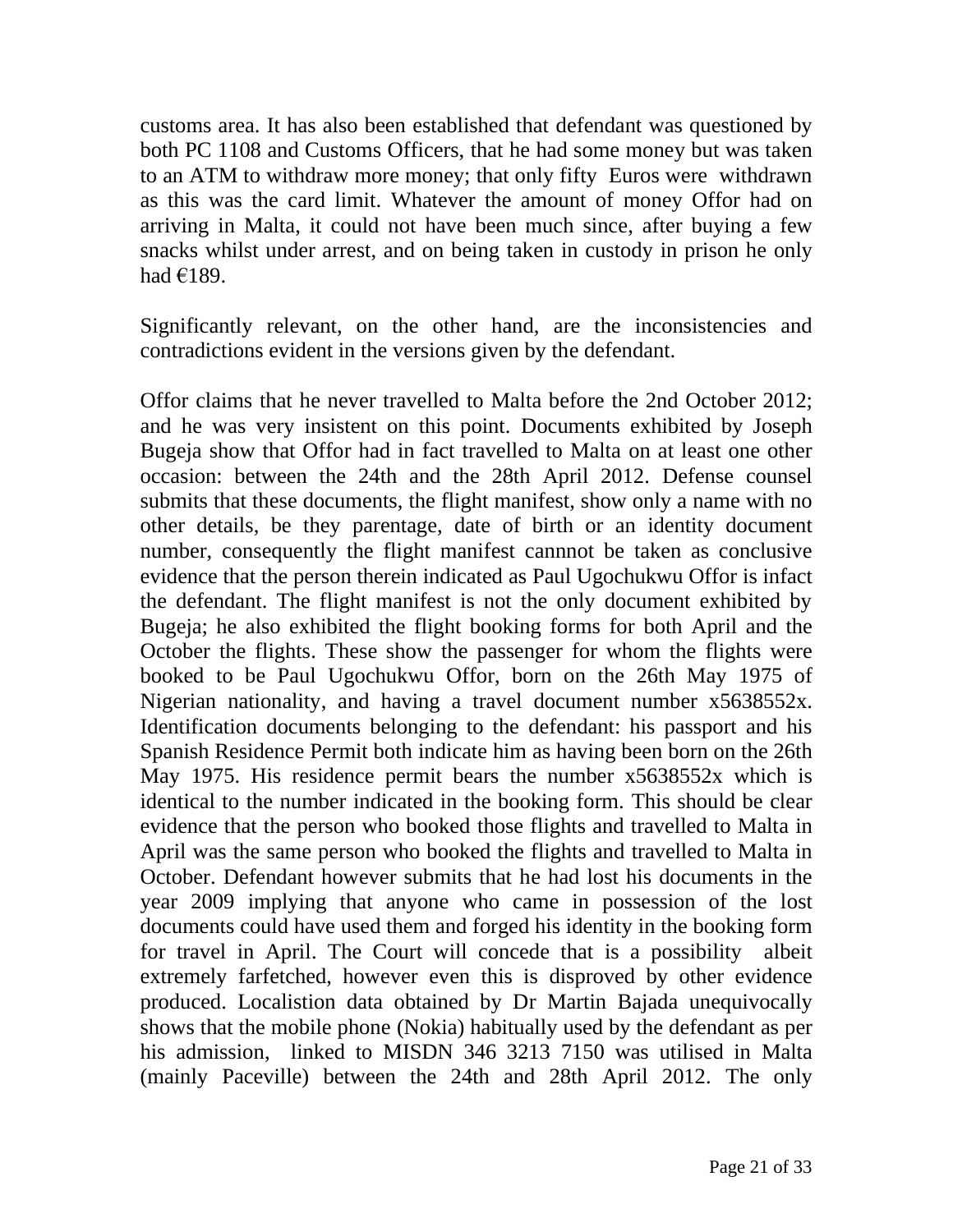conclusion that can be drawn from these facts is that Offor was in fact in Malta in April 2012.

When asked about the message (SMS) he received from Ino, on the 2nd October 2012, with the words Tropicana Hotel St Julians and the message (with same exact words) he then sent to number (34)6 0217 7979 Offor initially said that Ino had suggested where he could stay when he came to Malta. Offor also said that he never told Ino when he was going to travel to Malta, yet surprisingly the message suggesting a hotel where he could stay was sent on the very same day Offor came to Malta.

When he made the statement Offor gave no information as to why he forwarded that message and why he continued to communicate with the person to whom he forwarded the message. In his testimony before this Court he first said that he forwarded the message to the taxi driver who had to take him from the hotel in Valencia to the airport; he also mentioned the name of the taxi driver. He then stated however that he didn't know the taxi driver and that the message was sent to the person who owns the taxi; he sent that message as means to identify himself with the driver. He went on to say that the message that followed: "*i will call as soon as he moves*" and the ensuing phone calls were all exchanged with the owner of the taxi. The Court considers it highly improbable that on booking a taxi two messages and eight calls had to be exchanged in order for Offor to reassure the owner of the taxi that he had in fact been picked up and that they were on their way to the airport. Furthermore if Offor wanted to use the name of a hotel as reference, it would have made more sense for him to use the name of the hotel were he was staying in Valencia rather than the name of a hotel in Malta, a name which would not have meant anything to a taxi driver in Valencia. Any doubt as to the improbability of the explanation given by Offor this will also be done away with through facts emerging from the data obtained from Offor's mobile phone. Localisation data and call logs show that all of these messages and phone calls were sent/made after Offor's arrival in Malta so they couldn't have had anything to do with his taxi ride to the Valencia airport.

In view of the foregoing the Court cannot rely on what the defendant states as his credibility has been clearly undermined.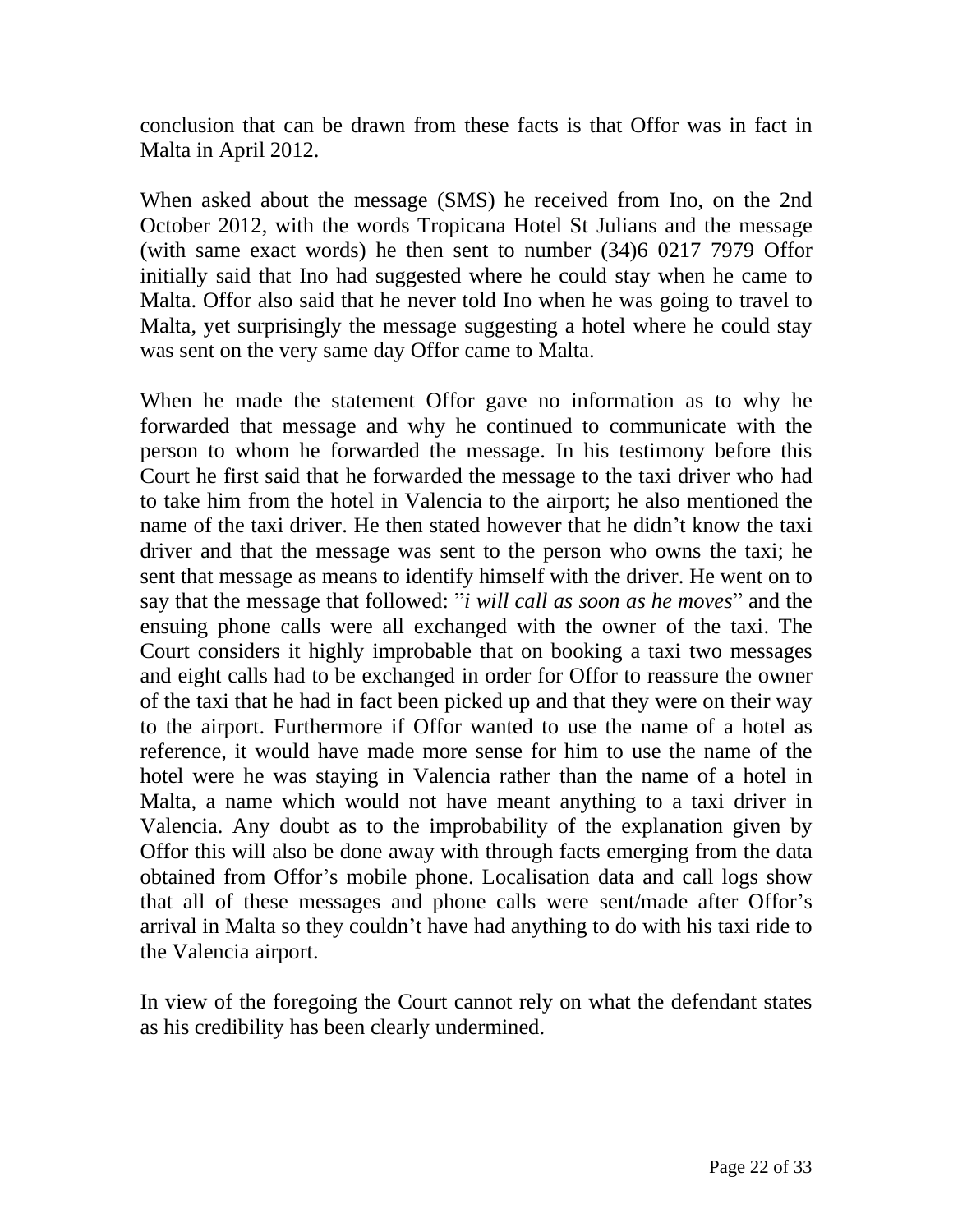#### **The Charges**

Having considered

Through these proceedings the defendant is being charged with having conspired with other persons to sell or deal in drugs in Malta, and with money laundering.

### The First Charge

Having considered

In terms of article 22(1)(f) of Chapter 101 of the Laws of Malta any person *who with another one or more persons in Malta or outside Malta conspires for the purposes of selling or dealing in a drug in these Islands against the provisions of this Ordinance or who promotes, constitutes, organises or finances the conspiracy* shall be guilty of an offence.

It has long been established in our jurisprudence that for the crime of conspiracy to subsist it is essential for the prosecution to prove 1) an agreement between two or more persons; 2) the intention to deal in drugs; and 3) the agreed plan of action. Furthermore, it has also been established in our jurisprudence that it is not necessary for the prosecution to show that the agreement was actually put into practice. In fact, in terms of section 22(1A) of Chapter 101 conspiracy *shall subsist from the moment in which any mode of action whatsoever is planned or agreed upon between such persons*.

In the judgement given in the case The Republic of Malta vs Steven John Caddick  $et^{63}$ , after affirming that for the crime of conspiracy to subsist it is not necessary to show that the agreement was put into practice, the Court went on to state that:

*Although it is true that for the crime of conspiracy to subsist it does not have to be proved that the agreement was put into practice, the converse is not true, that is that evidence of dealing does not necessarily point to a conspiracy.*

*Under our law the substantive crime of conspiracy to deal in a dangerous drug exists and is completed "from the moment in which* 

<sup>&</sup>lt;sup>63</sup> Decided on the 6<sup>th</sup> March 2003 by the Court of Criminal Appeal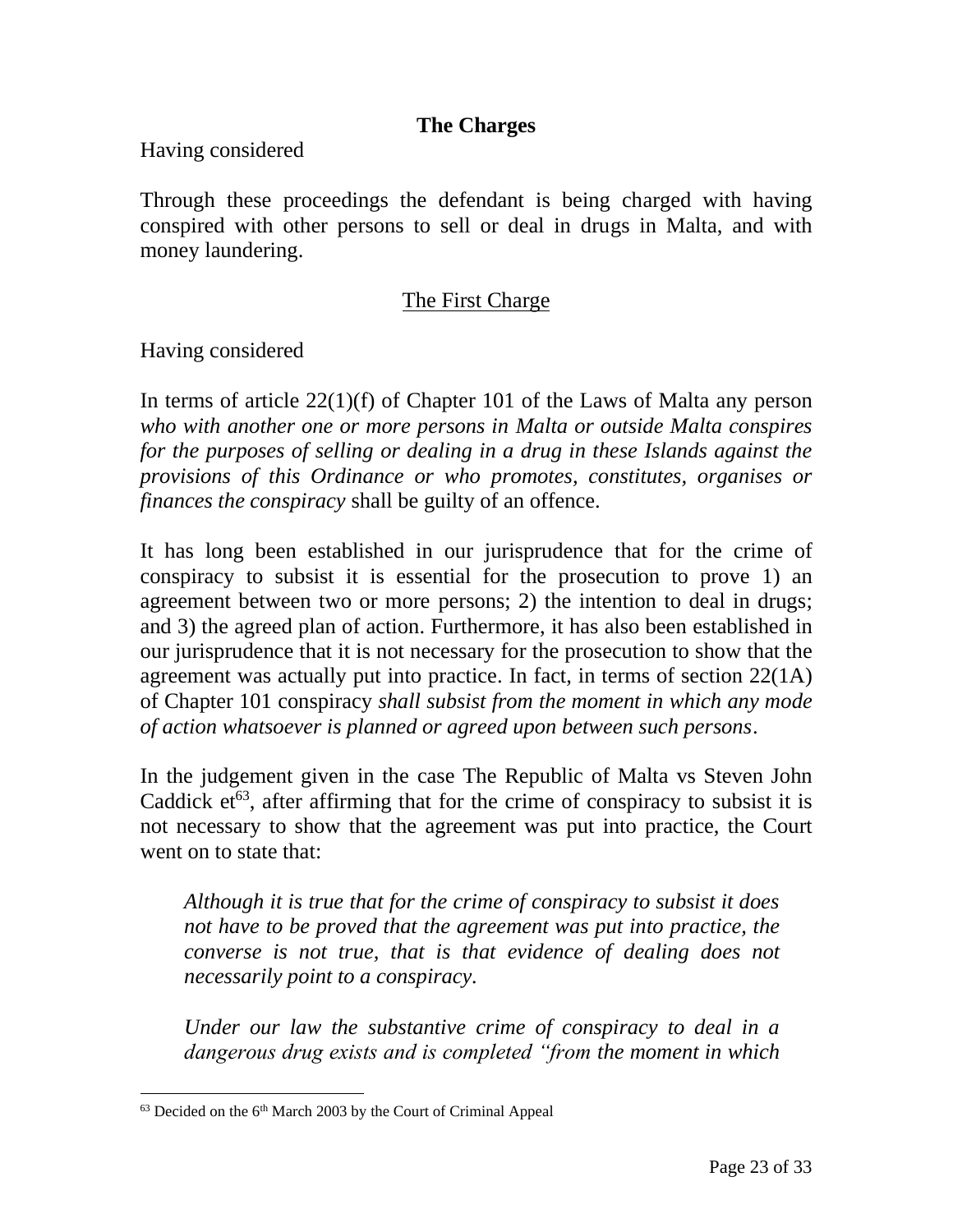*any mode of action whatsoever is planned or agreed upon between two or more persons" (section 22(1A) Chapter 101). Mere intention is not enough. It is necessary that the persons taking part in the conspiracy should have devised and agreed upon the means, whatever they are, for acting, and it is not required that they or any of them should have gone on to commit any further acts towards carrying out the common design. If instead of the mere agreement to deal and agreement as to the mode of action there is a commencement of the execution of the crime intended, or such crime has been accomplished, the person or persons concerned may be charged both with conspiracy and the attempted or consummated offence of dealing, with the conspirators becoming (for the purpose of the attempted or consummated offence) coprincipals or accomplices. Even so, however, evidence of dealing is not necessarily going to show that there was (previously) a conspiracy, and this for a very simple reason, namely that two or more persons may contemporaneously decide to deal in drugs without there being between them any previous agreement.*

In the judgement given in the case The Republic of Malta vs Steven John Lewis Marsden<sup>64</sup> reference was made to English doctrine and caselaw regarding the type of evidence which may prove the charge of conspiracy:

*..... as Timothy Jones and Michael Christie point out in the second edition of Criminal Law: "Proof of the agreement essential to a criminal conspiracy will generally be inferential. Sometimes overt acts will have been committed by some or all of the accused, but this will not always be the case. But even if there have been some such overt acts, the existence of mens rea, in the form of an agreement and commitment to the criminal purpose of the conspiracy, will have to be proved by inference. For example, if a group of men is apprehended wearing masks and carrying weapons while sitting in a car outside a bank, there is a clear inference to be drawn that there is an agreement to rob the bank. The group is unlikely to be there for any other purpose. Lord Justice-Clerk Grant pointed out to the jury in H.M. Advocate v. Wilson, Latta and Rooney (1968): "You won't often get eye-witnesses of the agreement being made or eavesdroppers who actually hear it being* 

 $64$  Decided on the  $2<sup>nd</sup>$  November 2009 by the Court of Criminal Appeal.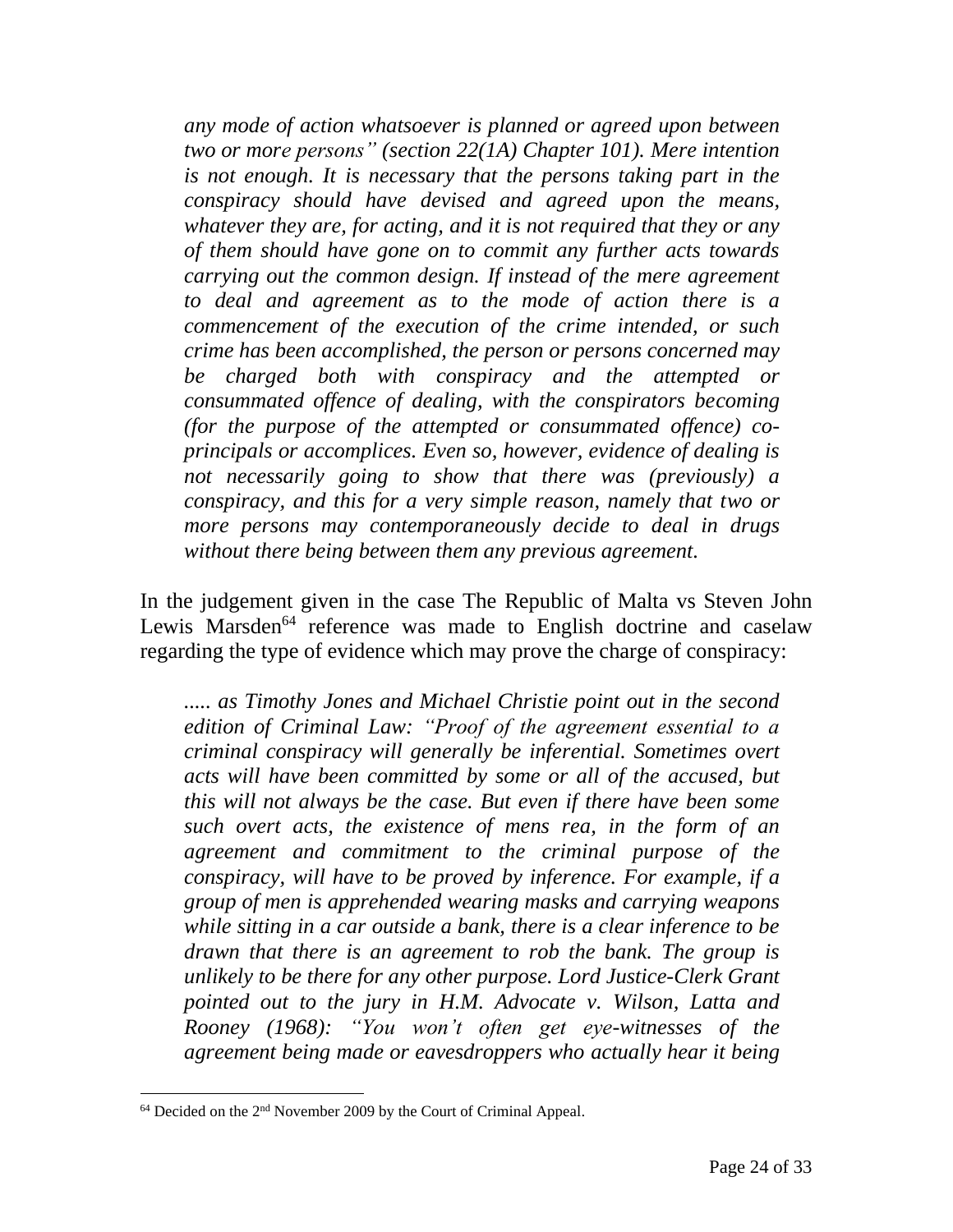*made. Accordingly, in many cases it is a question of judging from the acts of the alleged conspirators whether in fact there was a conspiracy between them in pursuance of which they are acting.*

*The evidence derived from such decisional process will not always be as unambiguous as the example in the previous paragraph. An individual who may appear at an early stage of the 'conspiracy' to be involved might not be firmly committed. This problem is raised in a crucial form by the absence of any requirement of proximity such as is to be found in the law of attempt. The cynical view of proof in conspiracy cases would be that the apparent difficulty in proving the agreement is to the advantage of the prosecutor. There is the danger that in stressing to the jury that a conspiracy can be proved inferentially, the judge may neglect to emphasise the necessity of proof per se.*

These same principles are expounded by Archbold $65$ :

*The essence of conspiracy is the agreement. When two or more agree to carry their criminal scheme into effect, the very plot is the criminal act itself: Mulcahy v. R. (1868) L.R. 3 H.L. 306 at 317; R. v. Warburton (1870) L.R. 1 C.C.R. 274; R. v. Tibbits and Windust [1902] 1 K.B. 77 at 89; R. v. Meyrick and Ribuffi, 21 Cr.App.R. 94, CCA. Nothing need be done in pursuit of the agreement: O'Connell v. R. (1844) 5 St.Tr.(N.S.) 1. ….* 

*The agreement may be proved in the usual way or by proving circumstances from which the jury may presume it: R. v. Parsons (1763) 1 W.Bl. 392; R. v. Murphy (1837) 8 C. & P. 297. Proof of the existence of a conspiracy is generally a 'matter of inference, deduced from certain criminal acts of the parties accused, done in pursuance of an apparent criminal purpose in common between them': R. v. Brisac (1803) 4 East 164 at 171, cited with approval in Mulcahy v. R. (1868) L.R. 3 H.L. 306 at 317.*

Irrespective of whether the case rests on direct or circumstantial evidence it is essential that this evidence prove defendant's guilt beyond reasonable doubt. In this regard and with special reference to these cases where the

<sup>65</sup> Criminal Pleading, Evidence and Practice 2003 page 2690/ 2692.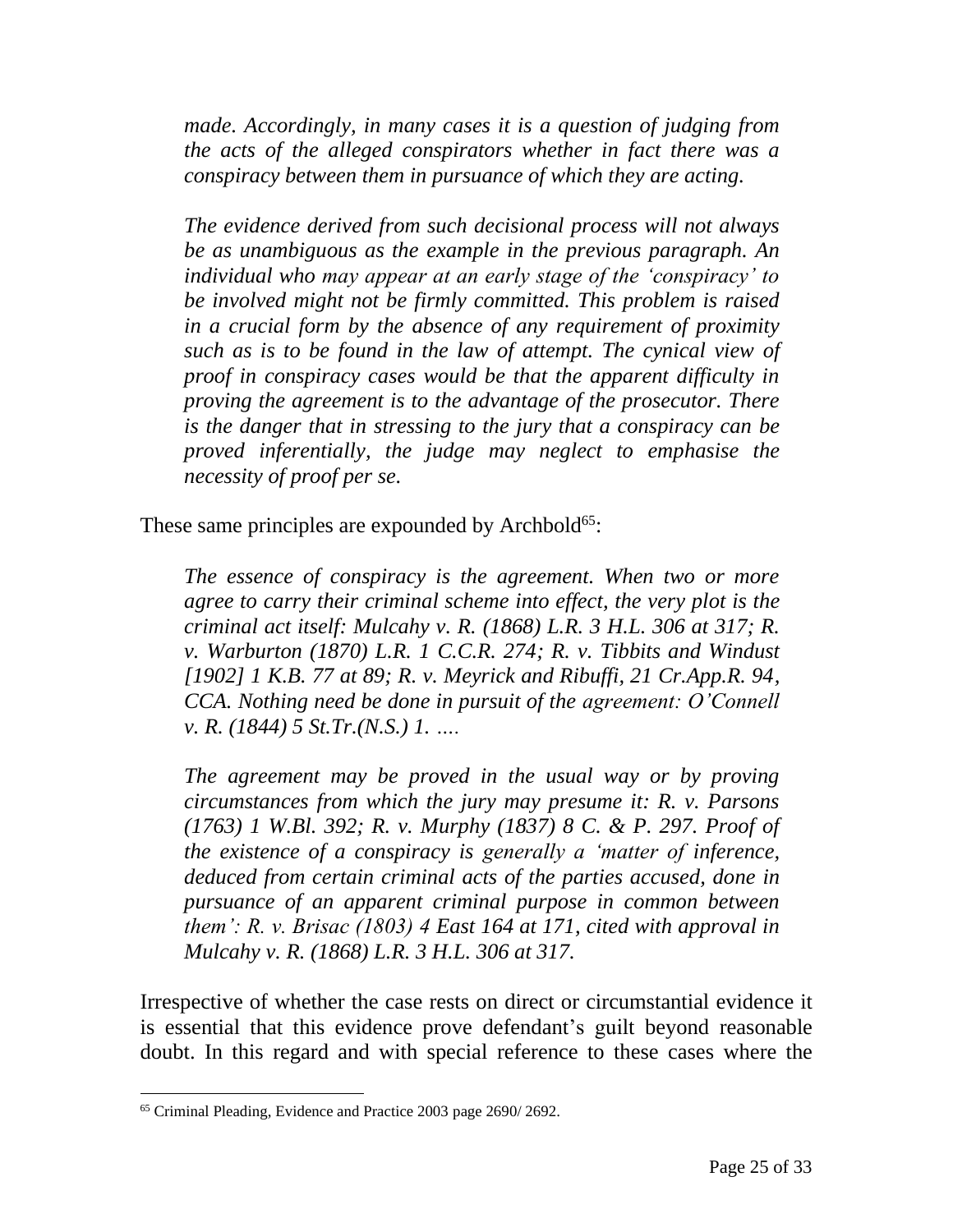prosecution's case rests on circumstantial evidence the Court of Criminal Appeal held that:

*It is also necessary before drawing the inference of the accused's guilt from circumstantial evidence to be sure that there are no other coexisting circumstances which would weaken or destroy the inference.*<sup>66</sup>

It is also established that circumstantaial evidence must be not be amiguous and must unequivocally link the defendant and no one else with the offence<sup>67</sup>.

Having considered

From the evidence adduced before the Court a number of facts have been ascertained:

- On the 2nd October 2012 Jose Manuel Domingo Benito travelled from Valencia to Malta on a Ryan Air flight carrying slightly more than one kilogram of cocaine and some cannabis grass. He did so on instructions given to him by a person he knew by the name Michael; Michael was a Nigerian man. On instructions given to him by this Michael, Domingo stayed at the Tropicana Hotel as a walk in customer; he was to consign the drugs as per instructions to be communicated. He had to return to Spain on the 4th October,
- The person who was to collect the drugs was Kingsley Wilcox who was acting as per instructions given to him by a Nigerian man living in Spain called Ino. The instructions given to him were to go to the Tropicana Hotel, collect the drugs which he was then to hand over to an other person whom he knew by the name of John; together they would then consign the drugs to two Maltese persons in Siggiewi: Angelo and his wife.
- The identity of the person who Wilcox referred to as John was verified on his arrest by the police; this was infact Charles Christopher Majimor.

These facts leave no doubt whatsoever that there was an agreement involving all these persons and a third party in Spain and that this agreement concerned the transport of two bags of cocaine from Spain to Malta where it

<sup>&</sup>lt;sup>66</sup> Ref Il-Pulizija vs Dawood Sayed Dawood Abd el Kaader decided on the 9<sup>th</sup> June 1998 in which judgement reference was made to Lord Normand in 'Teper v The Queen*' [1952]AC 480, 489*.

 $67$  Ref Il-Pulizija vs Joseph Lee Borg decided by the Court of Criminal Appeal on the 15<sup>th</sup> June 1998.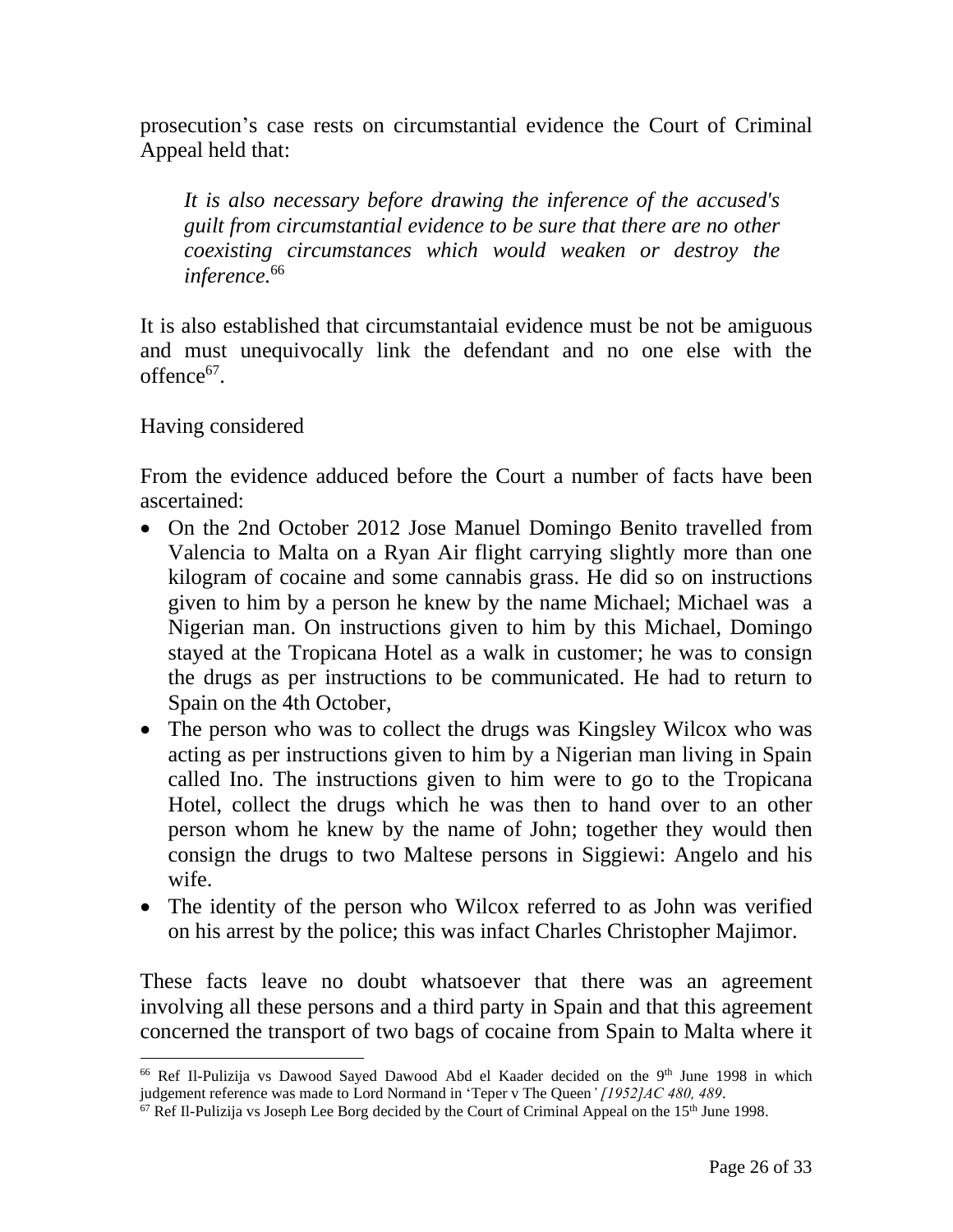was to be ultimately consigned to Angelo Bilocca and Priscilla Cassar. Neither can be any doubt as to the fact that a very clear elaborate plan of action as to the participation of each of these persons, acting on the very specific instructions given from time to time by that third party in Spain.

From the evidence adduced further facts can be ascertained;

- The person Wilcox referred to as Ino used two mobile phone numbers 346 3239 9209 and 346 3298 3271.
- The person who defendant referred to as Ino also used the two mobile phones numbers 346 3239 9209 and 346 3298 3271.
- Like Domingo, defendant came to Malta on the 2nd October and was scheduled to leave on the 4th.
- Like Domingo, defendant was going to stay at the Tropicana Hotel and Wilcox had to collect the druga from there.
- Fourteen calls were made between Ino and the defendant in the days immediately preceeding his travel to Malta and on the day he was in Malta prior to his arrest; following Offor's arrest Ino tried to call him four times.
- Eight calls and some messages were also exchanged between Offor and the person having mobile phone number (34)6 0217 7979 immediately after Offor forwarded the message indicating the name of the Tropicana Hotel.
- When Offor was in Malta in April 2012, also for a few days, he and Ino called each other twenty times.

It has already been established that the defendant can be given little to no credibility given that he has lied on oath regarding events which have been sufficently proven through other evidence<sup>68</sup>: his having been in Malta in April 2012; the circumstances in which Ino sent him a message with the words "Tropicana Hotel St Julians"; and the circumstances in which he forwarded that message to a third party and the ensuing phones calls bewteen him and this person. He also lied about the nature of his relationship with Ino. Offor claims that they are friends who do not communicate regularly unless Offor wants some advice or unless Ino is referring some "clients" who wish to buy a car. Yet whilst in Malta in April 2012 they called each other twenty times, and in the few days between the

<sup>&</sup>lt;sup>68</sup> In this regard reference is being made to the fact that in his deposition defendant chose to confirm on oath all the replies he gave in the statement made to the police.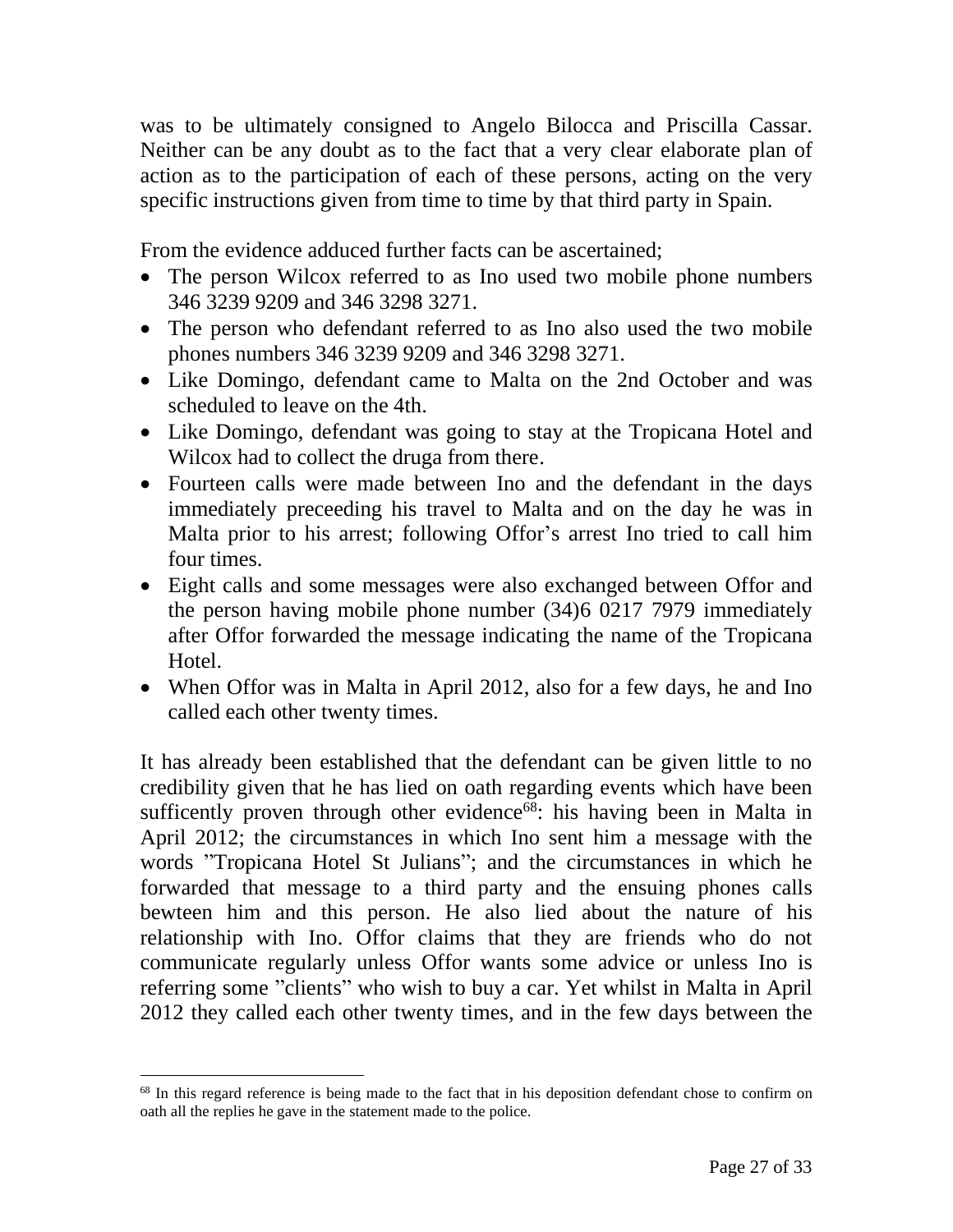end of September and Offor's arrest on the 2nd October they called each other fourteen times.

In the absence of any plausible reason offered by the defendant in his testimony as to why he and Ino spoke so often immediately before and when in Malta in October 2012, in the absence of any plausible reason offered by the defendant in his testimony as to why he forwarded the message with the words Tropicana Hotel and the circumstances regarding the ensuing message and phone calls with a third party; taking into consideration that both Domingo and Offor were instructed to stay at the Tropicana Hotel, that both travelled to Malta on the same flight and were to leave on the same date; and taking into consideration that Wilcox, also acting on the instruction given by Ino, went to the Tropicana Hotel to take the drugs brought over by Domingo, the Court is satisfied that the evidence can only point to one conclusion i.e. that defendant was carrying out his part in a plan (to oversee the transport and consignment of the drugs) agreed to with Ino, which plan formed part of the agreement whereby the drugs had to be transported to and consigned in Malta.

In this regard and with reference to what the onus of proof beyond reasonable doubt entails reference should be made to what Lord Denning deems necessary for this onus to be considered discharged.

*Proof beyond a reasonable doubt does not mean proof beyond the shadow of a doubt. The law would fail to protect the community if it admitted fanciful possibilities to deflect the course of justice. If the evidence is so strong against a man as to leave only a remote possibility in his favour, which can be dismissed with the sentence: 'of course it is possible but not in the least probable', the case is proved beyond reasonable doubt, but nothing short of that will suffice*. 69

Inview of the foregoing the Court is satified that the first charge brought against defendant is sufficiently proven.

## The Second Charge

<sup>69</sup> Lord Denning in Miller vs Minister of Pension' - 1974 - 2 ALL ER 372 quoted by the Court of Criminal Appeal in Il-Pulizija vs Peter Ebejer decided on the 9<sup>th</sup> June 1997.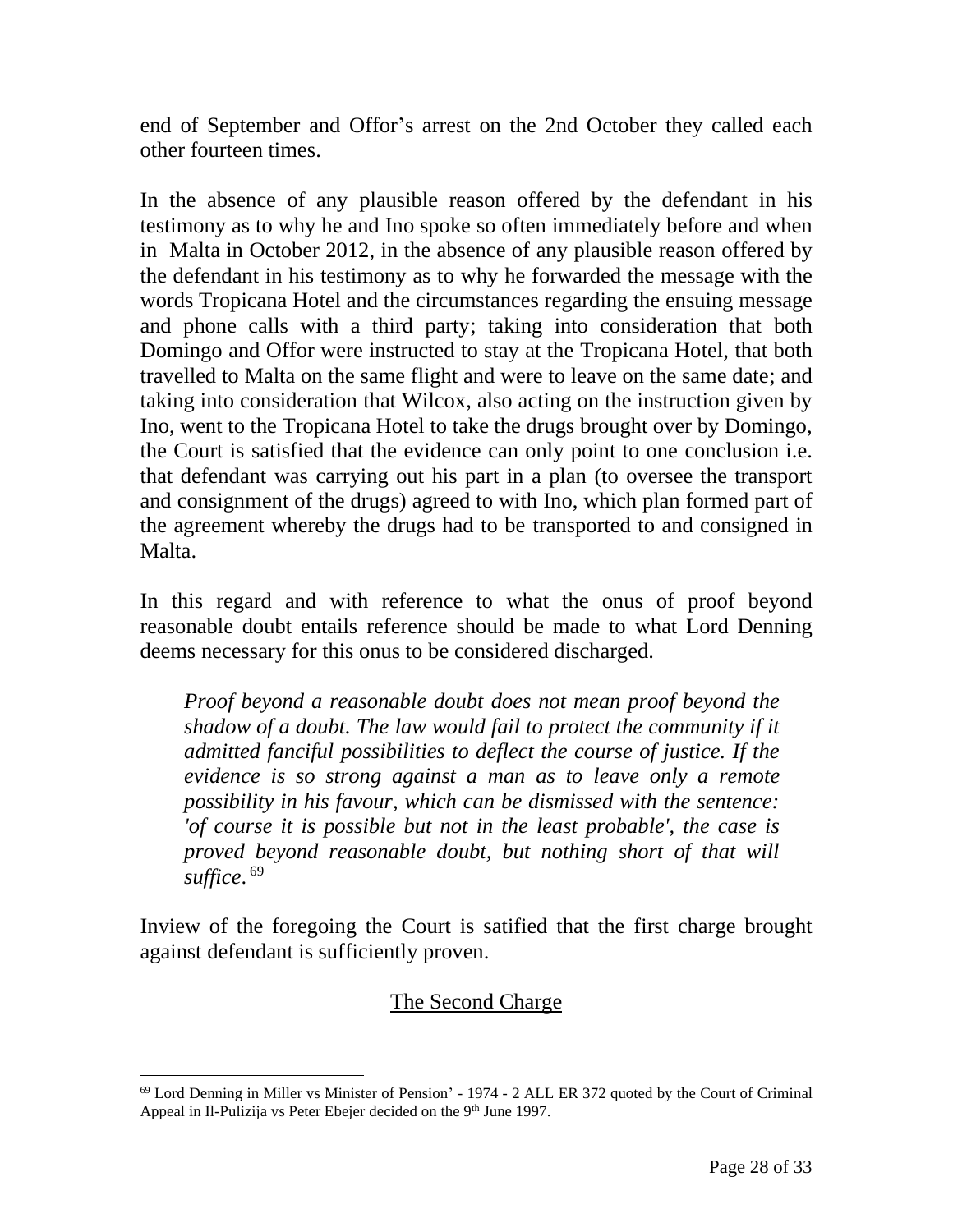Having considered

By means of the second charge the defendant is being imputed with money laundering or complicity in money laundering. The prosecution is alleging that Offor has received money deriving from drug trafficking on behalf of Ino which he than trasfered to Ino via Western Union.

Our Law does not set out a concise definition of money laundering however it lists various activities which would constitute the crime, its attempt or complicity therein. The Law Society Anti-money Laundering Practice Notes October 2013<sup>70</sup> defines money laundering as follows:

*the process by which the proceeds of crime, and the true ownership of those proceeds, are changed so that the proceeds appear to come from a legitimate source.* 

There are three acknowledged phases to money laundering: placement, layering and integration with some legislation also including passive possession of criminal property as money laundering<sup>71</sup>. In the judgement given in the case The Police vs Valdimir Omar Fernandez Delgado<sup>72</sup> the Court however stated that:

*the three elements: placement, layering and integration, are not per se sine qua non elements necessary for the crime to exist, establishing that these stages were but a general description of the crime in question…..* 

The Court went on to refer to a judgement given in the case Il-Pulizija vs Carlos Frias Mateo<sup>73</sup> where it was said that:

*…. dawn l-istadji<sup>74</sup> huma biss deskrizzjoni genrali tal-process talhasil tal-flus. Hija skola ta' taghlim li nholqot sabiex gurija tkun f'posizzjoni aktar felici sabiex tifhem l-intricci u lkumplikazzjonijiet li jinvolvu dawn it-tip ta' reati. Ghalhekk ilqasma tal-process tal-hasil ta' flus f'dawn it-tlett stadji hija wahda* 

 $70$  Quoted by Archbold (Criminal Pleading, Evidence and Practice, 2012, page 2475).

<sup>71</sup> Ref The Proceeds of Crime Act 2002 (UK)

<sup>&</sup>lt;sup>72</sup> Decided on the 29<sup>th</sup> April 2015 by the Court of Magistrates.

 $73$  Decided on the 19<sup>th</sup> January 2012 by the Court of Criminal Appeal.

<sup>74</sup> Referring to "placing layering and integration"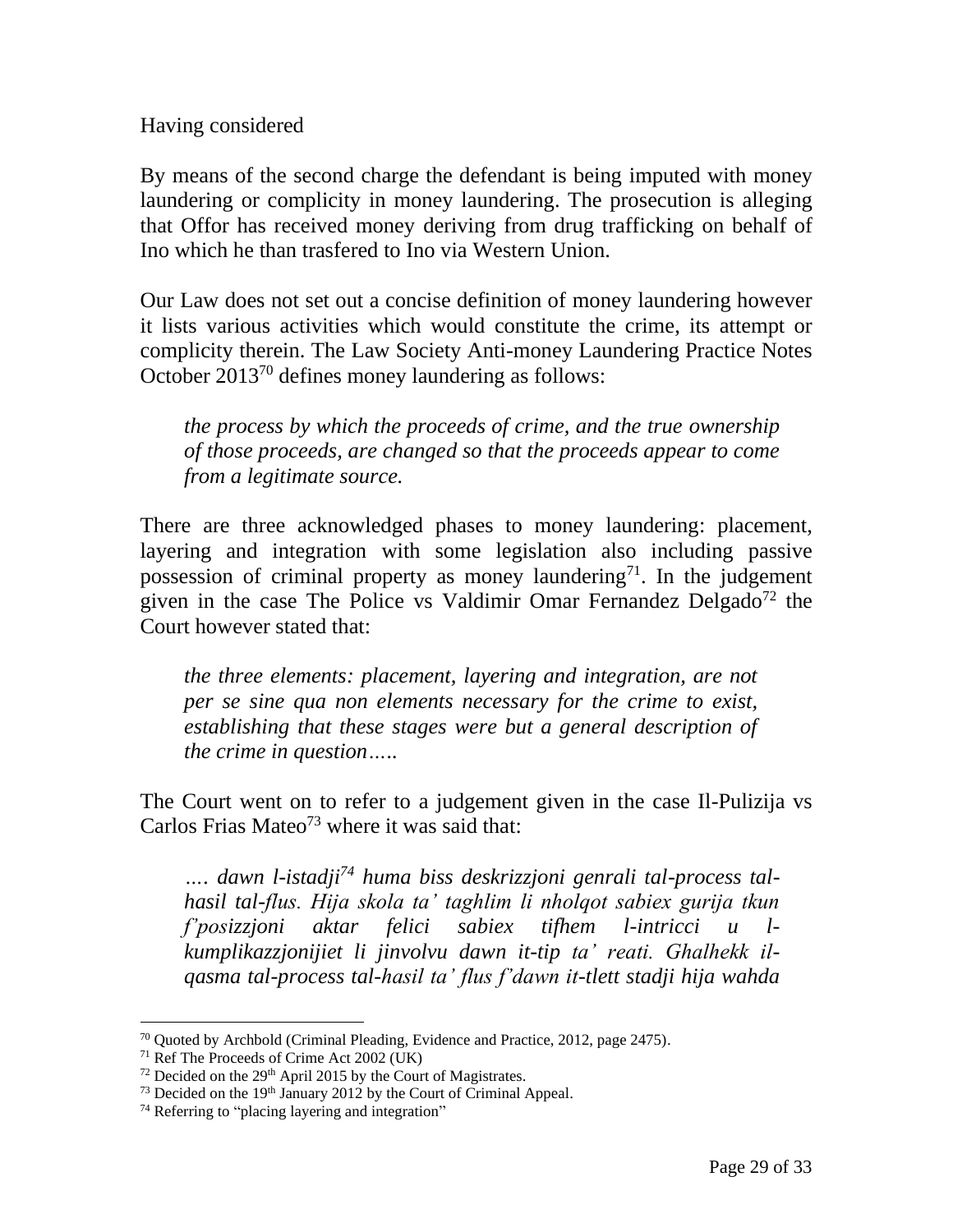*generali u bl-ebda mod dogmatika. Fil-fatt awturi ohrajn jikkritikaw din il-klassifikazzjoni minhabba li tissemplifika wisq issitwazzjoni u f'hafna kazijiet ma hiex riflessjoni veritjiera ta' dak li realment ikun qed jigri. Ghalhekk dawn l-istadji ghandhom jittiehdu biss bhala punto di partenza u bhala deskrizzjoni generali tal-process tal-"money laundering" b'mod flessibbli tant li ma hux rikjest li l-prosekuzzjoni trid tipprova l-intenzjoni f'kull wiehed u wahda minn dawn l-istadji. Dan qieghed jinghad fid-dawl ta'ddefinizzjoni ta' "money laundering" li nsibu fit-tieni artikolu tal-Kap. 373 kif ukoll irreati kkontemplati fl-artikolu 327, 328 u 329 tal-Att tal-Parlament Ingliz "Proceeds of Crime Act 2002" fejn analizi taghhom ma tirrikjediex li l-prosekuzzjoni tipprova li limputat kellu l-intenzjoni li jikkommetti "placement", "layering" u "intergration" bil-propjeta`.*

The process which money laundering refers to must involve proceeds of crime. A link must therefore be shown to exist between some criminal activity and the assets in question. This has been affirmed by the Court of Criminal Appeal in the case Republic of Malta vs John Vella<sup>75</sup> when it said:

*….l-Avukat Generali jista' akkuza persuna bir-reat ta' money laundering minghjar ma jkollu sentenza ta' kundanna ta' dak li jkun qed jigi allegat li huwa l-attivita kriminali sottostanti…. Certament pero ikun x'jkun il-kaz, jekk l-Avukat Generali jiddeciedi li jakkuza lil xi hadd b'money laundering … irid jindika n-ness bejn l-attivita kriminali sottostanti partikolari li jkun qed jallega*.

Consequently, for a charge of money laundering to be successful proof must be brought of some criminal activity which resulted in illicit proceeds, which proceeds were then "processed" in order for their illicit origin to be hidden.

The charge of money laundering brought against defendant is based on Chapter 373 of the laws of Malta and not Chapter 101. In the latter case the prosecution must necessarily show a link between the assets being laundered and some criminal activity prohibited under Chapter 101. In the former case (i.e. an offence under Chapter 373) what the prosecution must show is a link between the laundered assets and an offence listed in either the first or

<sup>&</sup>lt;sup>75</sup> Decided on the 29<sup>th</sup> November 2011 and quoted in Police vs Paul Borg decided by the Court of Criminal Appeal on the 6<sup>th</sup> October 2003.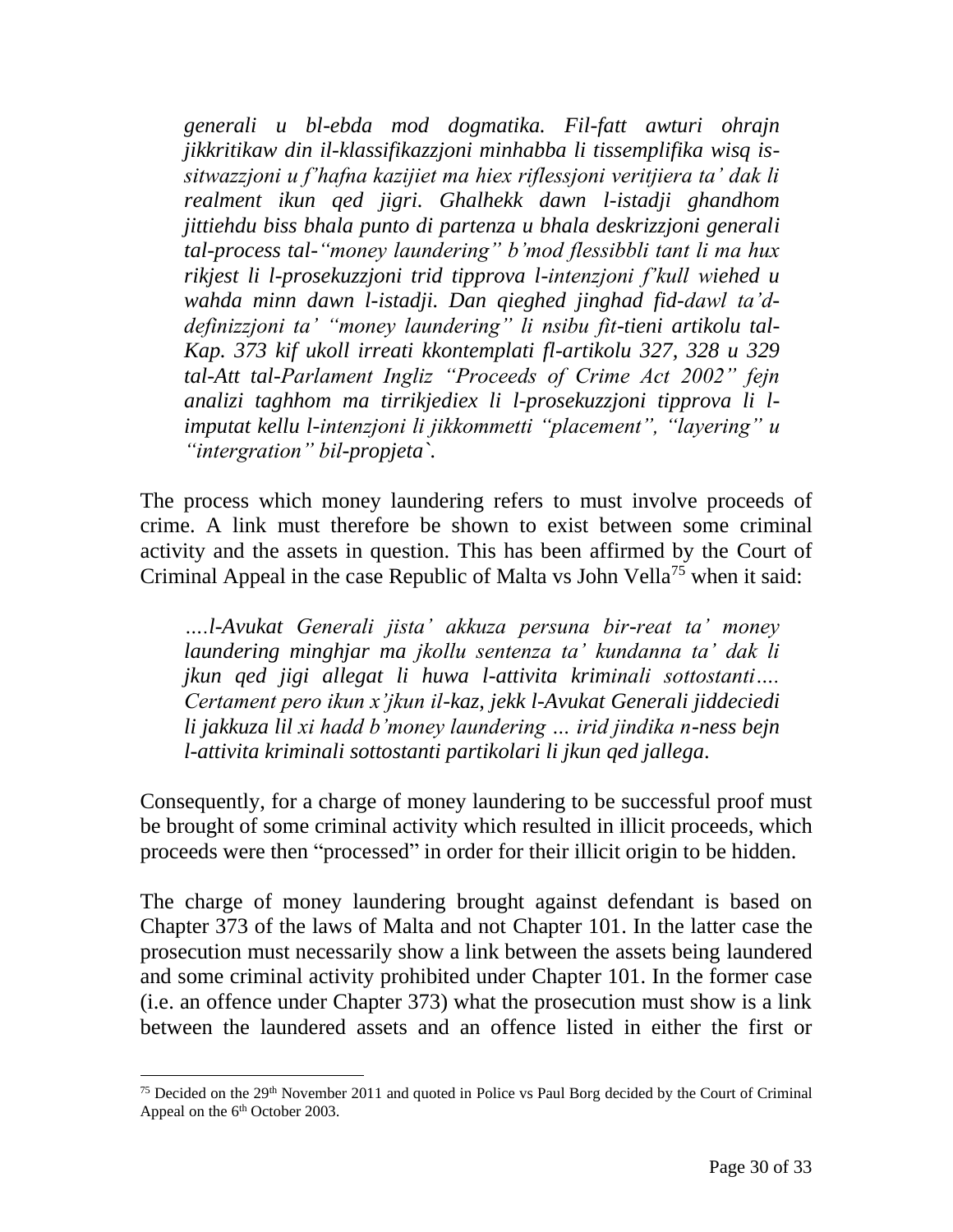second schedule of the said Chapter 373 which however also include traffic in narcotic drugs and psychotropic substances.

Generally the difficulty in money laundering prosecutions does not refer to showing suspicious transactions (whether through layering, placing and integrating, or passive holding, or otherwise) but that the assets being so processed have been illicitly acquired, and that the person processing those assets knew or at least suspected that those assets were illicitly acquired.

In these present proceedings there can be no doubt that the prosecution has brought sufficient evidence showing criminal activity through the trafficking of a controlled substance: cocaine. What it had to also prove for this second charge to be successful is that this criminal activity led to some gain, obviously illicit, which was then processed by the defendant Paul Offor. Not only must this be shown but, in terms of the writ of summons, it must also be shown that the acts whereby this illicit gain was "processed" took place in Malta in October 2012 or in the preceding months.

Evidence adduced shows that Offor came to Malta in April 2012 and Octobber 2012. In April 2012 Offor was in Malta for a few days and while here he was in very regular contact with Ino in Spain over the phone. No other evidence was brought with respect to this visit to Malta, in particluar no evidence was brought as what Offor might have done whilst here and whether he handled any monies. In October 2012 Offor returned to Malta. The Court is satisfied that the prosecution showed beyond reasonable doubt that this time Offor came to Malta having conspired with other persons in a drug trafficking operation.

Whilst clear unequivocal evidence shows who the persons involved in this operation were and their modus operandi, there is no evidence which suggests that any money or any other property exchanged hands. In reality no money could have exchanged hands here in Malta because the police intercepted the drugs very soon after being brought into Malta and before being consigned; all consignments were then effected under the control of the police and any money that was going to be paid was seized by the police before it was paid or transferred.

The evidence does show that Offor transferred some money to Ino however these transfers were effected in August 2012 and September 2012. In the first instance  $\epsilon$ 320 or  $\epsilon$ 490 were transfered, in the second instance  $\epsilon$ 500 or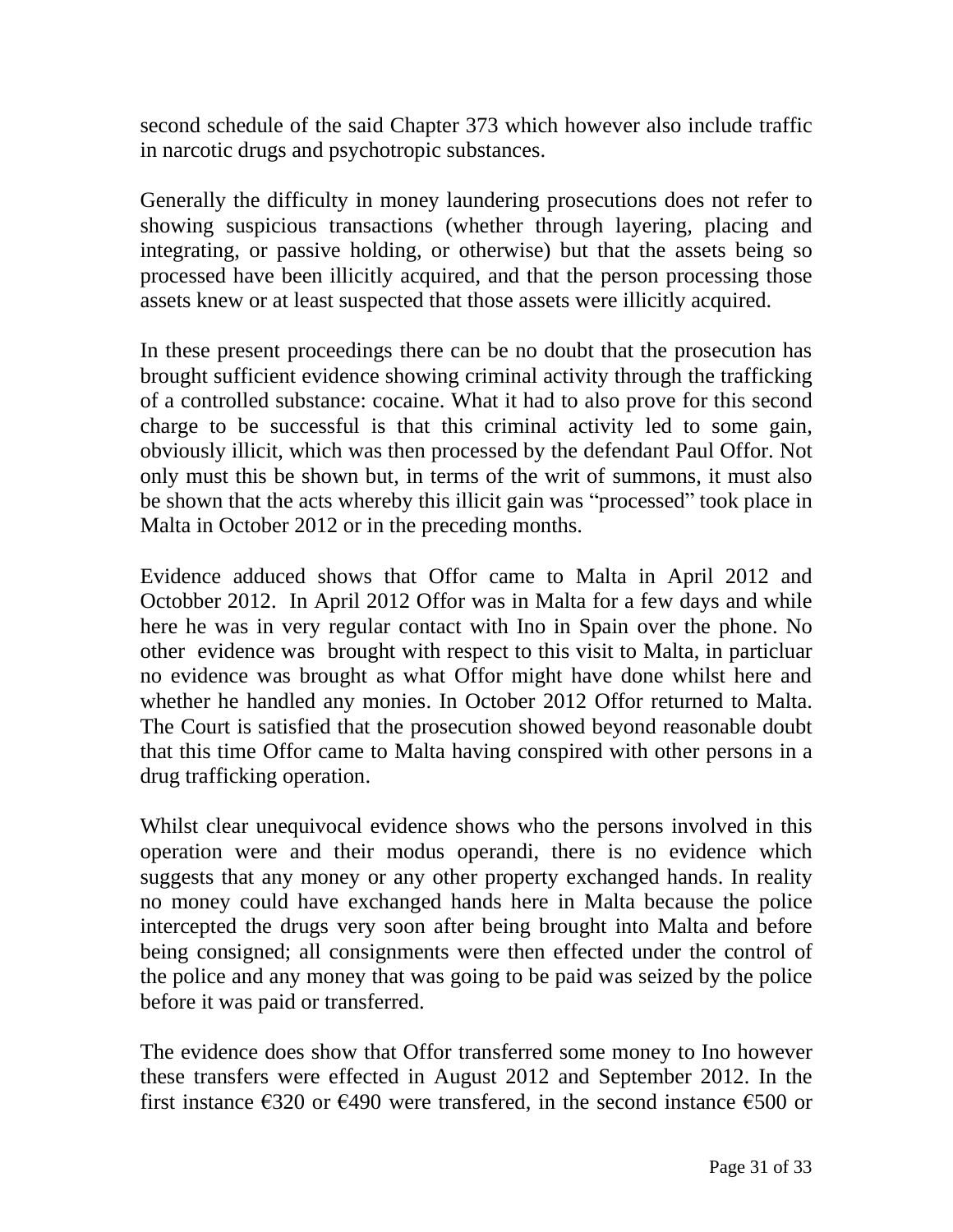$\epsilon$ 1000. There is no evidence which shows that these transfers were effected via Western Union, neither is there any evidence which shows that any part of the acquisition and/or processing of those funds took place in Malta.

In these circumstances it cannot be said that this second charge has been proved.

#### Having considered

With regards the penalty to be meted out the Court took into consideration on the one hand the gravity of the offence of which the defendant is being found guilty, and the amount, nature, purity and value of the drugs involved. On the other hand the Court also took into consideration defendant's clean conviction sheet.

With regards to the prosecution's request for the Court to order the defendant to pay expenses incurred in the appointment of experts, the Court took into consideration the fact that whilst some experts were nominated in the course of these proceedings and their findings have no bearing on proceedings that may have been taken against other persons involved in this case<sup>76</sup>, other experts were nominated in the course of the magisterial inquiry and their report could be relevant in at least four other proceedings. Expenses in the former case are to be borne solely by the defendant whilst expense in the latter case are to be apportioned.

Wherefore the Court, whilst finding the defendant not guilty of the second charge brought against him and acquitting him therefrom, after having seen Parts 4 and 6, articles  $22(1)(a)(f)$  and  $22(2)(b)(i)$  of Chapter 101 of the Laws of Malta and Regulation 9 of Legal Notice 292 of the year 1939, finds the defendant guilty of the first charge brought against him and condemns him to **eight years imprisonment** and **a fine of eight thousand Euros (€8,000).**

Furthermore and by application of section 533 of Chapter 9 of the Laws of Malta the Court is ordering that the defendant **pay the Registrar of this Court the sum of one thousand two hundred and fifty one Euro and nine cents (** $\epsilon$ **1251.09)** representing expenses incurred in the appointment of experts<sup>77</sup>.

<sup>76</sup> The Court is here referring to John Seychell Navarro.

<sup>&</sup>lt;sup>77</sup> This amount represents the entire fees paid to John Seychell Navarro and one/fifth of the fees paid to Dr Martin Bajada, PS122 Arthur Borg and PS465 Daniel Abela.